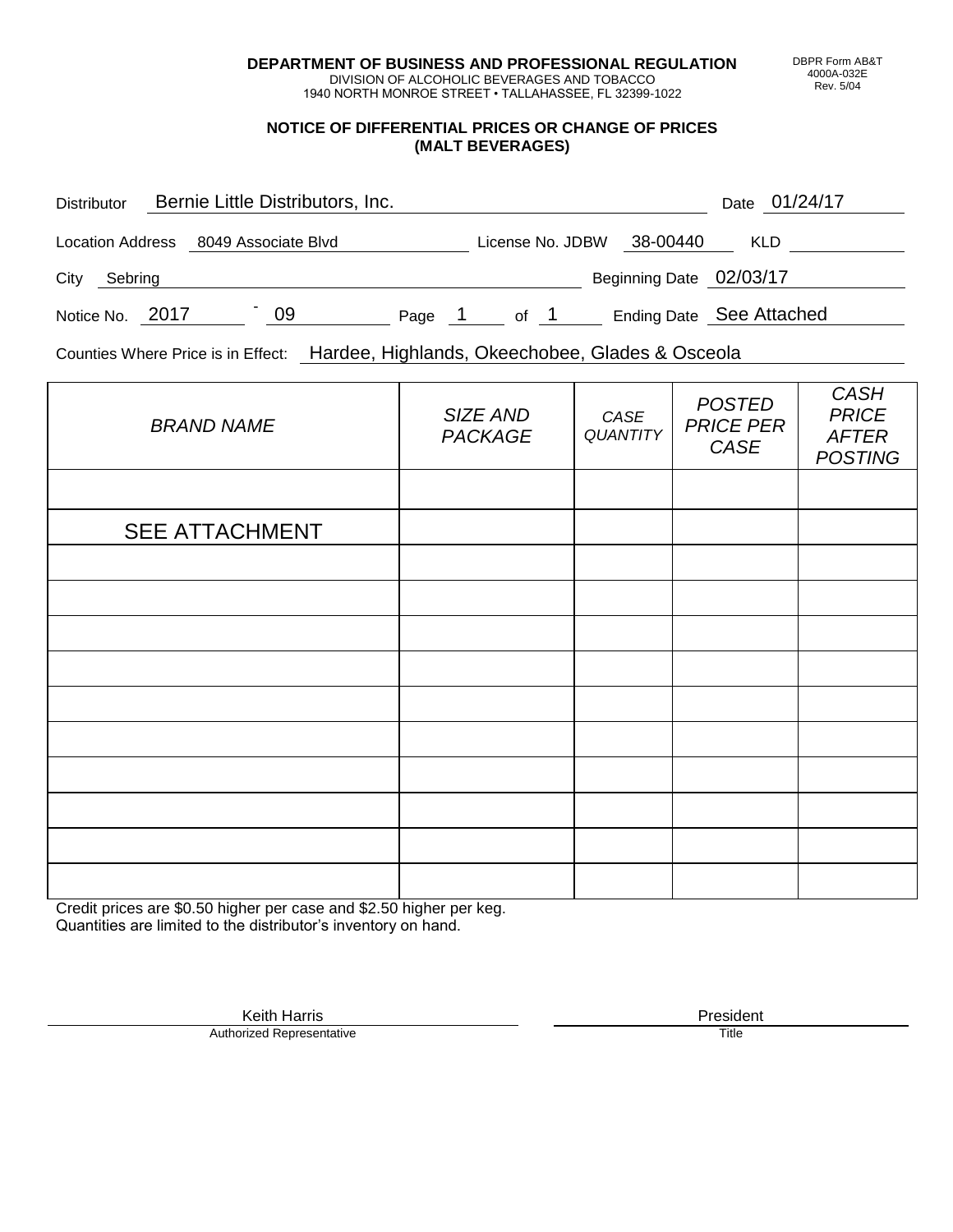## **Bernie Little Distributors, Inc. Price Promotions - 1st Quarter 2017 Updates from 2017-07 made in red Sebring - Hardee, Highlands, Okeechobee, Glades & Osceola**

|                                                                 |                         |          |          | Posted  | Frontline |        |          |         |
|-----------------------------------------------------------------|-------------------------|----------|----------|---------|-----------|--------|----------|---------|
| <b>Brands</b>                                                   | Package                 | Start    | Stop     | Price   | Price     | Qty    | Premise  | Comment |
| Bud, Bud Lt                                                     | 24/8oz Can              | 01/02/17 | 02/11/17 | \$12.30 | \$13.25   | $5-19$ | Off      |         |
| Bud, Bud Lt                                                     | 24/8oz Can              | 01/02/17 | 02/11/17 | \$11.40 | \$13.25   | $20+$  | Off      |         |
|                                                                 |                         |          |          |         |           |        |          |         |
| Bud & Bud Lt                                                    | 24/8oz Can 2/12         | 01/02/17 | 02/11/17 | \$13.10 | \$13.60   | $5-19$ | Off      |         |
| Bud & Bud Lt                                                    | 24/8oz Can 2/12         | 01/02/17 | 02/11/17 | \$12.20 | \$13.60   | $20+$  | Off      |         |
| Michelob Ultra                                                  | 24/8oz Can 2/12         | 01/02/17 | 02/11/17 | \$13.50 | \$14.45   | $5-19$ | Off      |         |
| Michelob Ultra                                                  | 24/8oz Can 2/12         | 01/02/17 | 02/11/17 | \$12.20 | \$14.45   | $20+$  | Off      |         |
|                                                                 |                         |          |          |         |           |        |          |         |
| Michelob Ultra                                                  | 24/8oz Can              | 01/02/17 | 02/11/17 | \$12.70 | \$14.35   | $5-19$ | Off      |         |
| Michelob Ultra                                                  | 24/8oz Can              | 01/02/17 | 02/11/17 | \$11.40 | \$14.35   | $20+$  | Off      |         |
| Brands & Packages above may be mixed and matched to achieve qty |                         |          |          |         |           |        |          |         |
|                                                                 |                         |          |          |         |           |        |          |         |
| Bud, Bud Lt                                                     | 24/8oz Can              | 02/13/17 | 03/11/17 | \$12.30 | \$13.25   | $5-19$ | Off      |         |
| Bud, Bud Lt                                                     | 24/8oz Can              | 02/13/17 | 03/11/17 | \$11.40 | \$13.25   | $20+$  | Off      |         |
|                                                                 |                         |          |          |         |           | $5-9$  |          |         |
| Bud & Bud Lt                                                    | 24/8oz Can 2/12         | 02/13/17 | 03/11/17 | \$13.10 | \$13.60   |        | Off      |         |
| Bud & Bud Lt                                                    | 24/8oz Can 2/12         | 02/13/17 | 03/11/17 | \$11.70 | \$13.60   | $10+$  | Off      |         |
| Michelob Ultra                                                  | 24/8oz Can 2/12         | 02/13/17 | 03/11/17 | \$13.50 | \$14.45   | $5-9$  | Off      |         |
| Michelob Ultra                                                  | 24/8oz Can 2/12         | 02/13/17 | 03/11/17 | \$11.70 | \$14.45   | $10+$  | Off      |         |
|                                                                 |                         |          |          |         |           |        |          |         |
| Michelob Ultra                                                  | 24/8oz Can              | 02/13/17 | 03/11/17 | \$12.70 | \$14.35   | $5-19$ | Off      |         |
| Michelob Ultra                                                  | 24/8oz Can              | 02/13/17 | 03/11/17 | \$11.40 | \$14.35   | $20+$  | Off      |         |
| Brands & Packages above may be mixed and matched to achieve qty |                         |          |          |         |           |        |          |         |
|                                                                 |                         |          |          |         |           |        |          |         |
| Bud, Bud Lt                                                     | 24/8oz Can              | 03/13/17 | 04/01/17 | \$12.30 | \$13.25   | $5-19$ | Off      |         |
| Bud, Bud Lt                                                     | 24/8oz Can              | 03/13/17 | 04/01/17 | \$11.40 | \$13.25   | $20+$  | Off      |         |
|                                                                 |                         |          |          |         |           |        |          |         |
| Bud & Bud Lt                                                    | 24/8oz Can 2/12         | 03/13/17 | 04/01/17 | \$13.10 | \$13.60   | $5-19$ | Off      |         |
| Bud & Bud Lt                                                    | 24/8oz Can 2/12         | 03/13/17 | 04/01/17 | \$12.20 | \$13.60   | $20+$  | Off      |         |
| Michelob Ultra                                                  | 24/8oz Can 2/12         | 03/13/17 | 04/01/17 | \$13.50 | \$14.45   | $5-19$ | Off      |         |
|                                                                 |                         |          |          |         |           |        |          |         |
| Michelob Ultra                                                  | 24/8oz Can 2/12         | 03/13/17 | 04/01/17 | \$12.20 | \$14.45   | $20+$  | Off      |         |
| Michelob Ultra                                                  | 24/8oz Can              | 03/13/17 | 04/01/17 | \$12.70 | \$14.35   | $5-19$ | Off      |         |
| Michelob Ultra                                                  | 24/8oz Can              | 03/13/17 | 04/01/17 | \$11.40 | \$14.35   | $20+$  | Off      |         |
| Brands & Packages above may be mixed and matched to achieve qty |                         |          |          |         |           |        |          |         |
|                                                                 |                         |          |          |         |           |        |          |         |
|                                                                 |                         |          |          |         |           |        |          |         |
| Bud, Bud Lt, Select, Select 55                                  | 24/12oz Can/LNR 4/6     | 01/02/17 | 01/14/17 | \$21.60 | \$23.80   | $10+$  | Off      |         |
| Mich, Mich Lt, AmberBock, Ultra, Ultra Lime, Ultra              |                         |          |          |         |           |        |          |         |
| Amber                                                           | 24/12oz LNNR 4/6        | 01/02/17 | 01/14/17 | \$21.60 | \$24.55   | $10+$  | Off      |         |
| Brands & Packages above may be mixed and matched to achieve qty |                         |          |          |         |           |        |          |         |
|                                                                 |                         |          |          |         |           |        |          |         |
| Bud, Bud Lt, Select, Select 55                                  | 24/12oz Can/LNR 4/6     | 01/16/17 | 04/01/17 | \$21.60 | \$23.80   | $10+$  | Off      |         |
| Mich, Mich Lt, AmberBock                                        | 24/12oz LNNR 4/6        | 01/16/17 | 04/01/17 | \$21.60 | \$24.55   | $10+$  | Off      |         |
|                                                                 |                         |          |          |         |           |        |          |         |
| LandShark                                                       | 24/12oz LNNR 4/6        | 01/16/17 | 04/01/17 | \$21.60 | \$24.55   | 10-111 | Off      |         |
| LandShark                                                       | 24/12oz LNNR 4/6        | 01/16/17 | 04/01/17 | \$20.25 | \$24.55   | $112+$ | Off      |         |
| Brands & Packages above may be mixed and matched to achieve qty |                         |          |          |         |           |        |          |         |
|                                                                 |                         |          |          |         |           |        |          |         |
| Bud, Bud Lt                                                     | 24/16oz Can 6/4         | 01/02/17 | 04/01/17 | \$22.65 | \$25.65   | $5+$   | On & Off |         |
| Brands & Packages above may be mixed and matched to achieve qty |                         |          |          |         |           |        |          |         |
|                                                                 |                         |          |          |         |           |        |          |         |
| Bud, Bud Lt                                                     | 24/16oz Can             | 01/02/17 | 04/01/17 | \$20.90 | \$27.60   | $30+$  | Off      |         |
|                                                                 |                         |          |          |         |           |        |          |         |
| Brands & Packages above may be mixed and matched to achieve qty |                         |          |          |         |           |        |          |         |
|                                                                 |                         |          |          |         |           |        |          |         |
| Bud, Bud Lt, Select & Select 55                                 | 18pk/12oz Can & LNNR    | 01/02/17 | 04/01/17 | \$14.80 | \$16.90   | $20+$  | Off      |         |
| Brands & Packages above may be mixed and matched to achieve qty |                         |          |          |         |           |        |          |         |
|                                                                 | 24/12oz LNNR 2/12       |          |          |         |           |        |          |         |
| Bud, Bud Lt, Select & Select 55                                 |                         | 01/02/17 | 04/01/17 | \$21.55 | \$22.50   | $10+$  | On       |         |
| Brands & Packages above may be mixed and matched to achieve qty |                         |          |          |         |           |        |          |         |
|                                                                 |                         |          |          |         |           |        |          |         |
| Bud, Bud Lt, Select & Select 55                                 | 24/12oz Can & LNNR 2/12 | 01/02/17 | 01/25/17 | \$21.55 | \$22.50   | $10+$  | Off      |         |
| Brands & Packages above may be mixed and matched to achieve qty |                         |          |          |         |           |        |          |         |
| Bud, Bud Lt, Select & Select 55                                 | 24/12oz Can & LNNR 2/12 |          |          |         |           | 10-49  | Off      |         |
|                                                                 |                         | 01/26/17 | 02/04/17 | \$21.55 | \$22.50   |        |          |         |
| Bud, Bud Lt, Select & Select 55                                 | 24/12oz Can & LNNR 2/12 | 01/26/17 | 02/04/17 | \$17.80 | \$22.50   | $50+$  | Off      |         |
|                                                                 |                         |          |          |         |           |        |          |         |
| BL Lime, Platinum & Bud Black Crown                             | 24/12oz Can & LNNR 2/12 | 01/26/17 | 02/04/17 | \$23.15 | \$24.10   | $1-49$ | Off      |         |
| BL Lime, Platinum & Bud Black Crown                             | 24/12oz Can & LNNR 2/12 | 01/26/17 | 02/04/17 | \$17.80 | \$24.10   | $50+$  | Off      |         |
| Brands & Packages above may be mixed and matched to achieve qty |                         |          |          |         |           |        |          |         |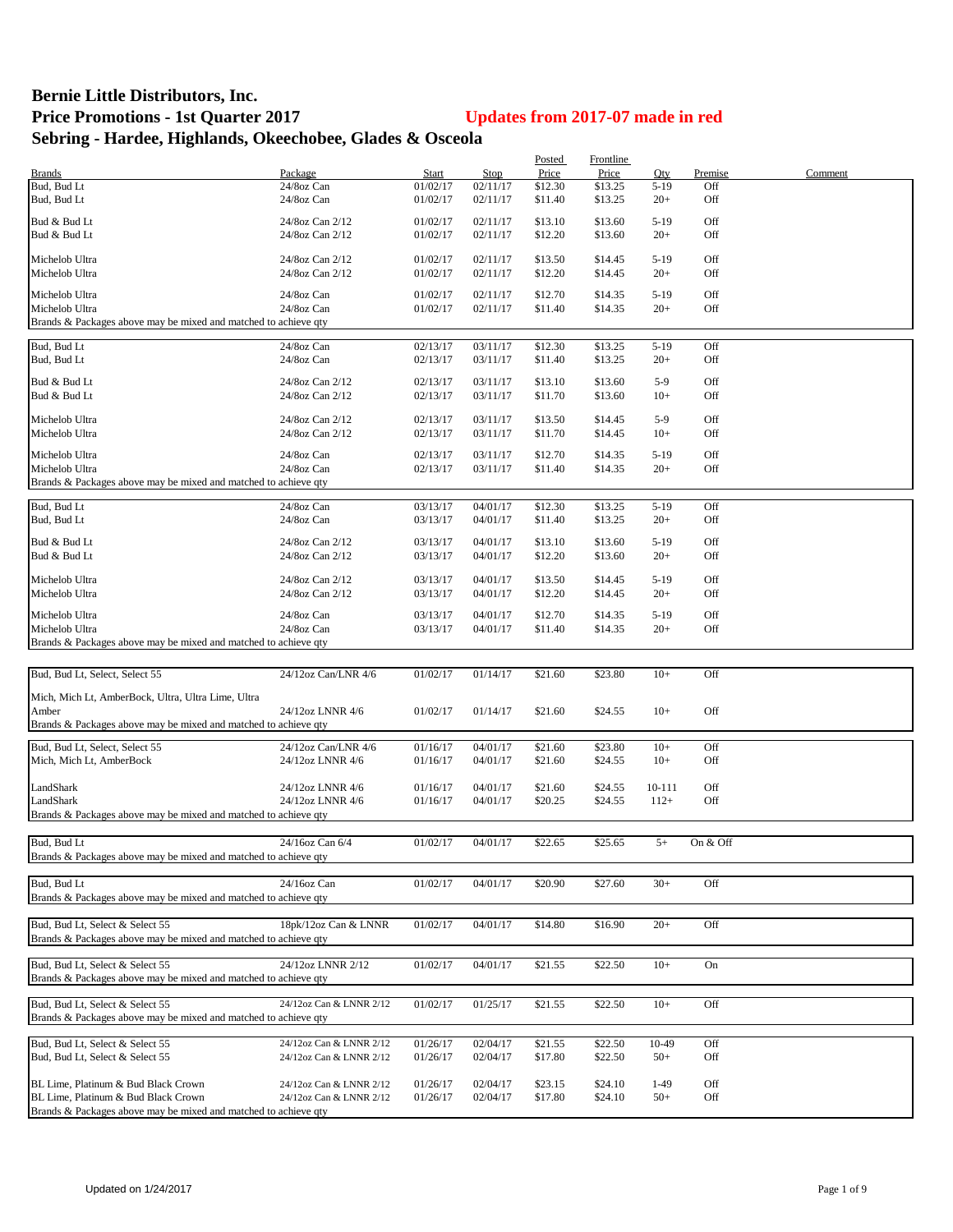|                                                                                                                        |                                      |                          |                         | Posted             | Frontline          |               |                       |         |
|------------------------------------------------------------------------------------------------------------------------|--------------------------------------|--------------------------|-------------------------|--------------------|--------------------|---------------|-----------------------|---------|
| <b>Brands</b><br>Bud, Bud Lt, Select & Select 55                                                                       | Package                              | <b>Start</b><br>02/06/17 | <b>Stop</b><br>04/01/17 | Price              | Price              | Qty<br>$10+$  | <b>Premise</b><br>Off | Comment |
| Brands & Packages above may be mixed and matched to achieve qty                                                        | 24/12oz Can & LNNR 2/12              |                          |                         | \$21.55            | \$22.50            |               |                       |         |
|                                                                                                                        |                                      |                          |                         |                    |                    |               |                       |         |
| Bud, Bud Lt, Select & Select 55<br>Bud, Bud Lt, Select & Select 55                                                     | 24/12oz Can<br>24/12oz Can           | 01/02/17                 | 04/01/17<br>04/01/17    | \$20.75            | \$22.60<br>\$22.60 | 10-44         | Off<br>Off            |         |
|                                                                                                                        |                                      | 01/02/17                 |                         | \$19.75            |                    | $45+$         |                       |         |
| Bud, Bud Lt,                                                                                                           | 24/12oz LNNR                         | 01/02/17                 | 04/01/17                | \$20.75            | \$22.60            | 10-44         | Off                   |         |
| Bud, Bud Lt,                                                                                                           | 24/12oz LNNR                         | 01/02/17                 | 04/01/17                | \$19.75            | \$22.60            | $45+$         | Off                   |         |
| <b>Bud Light Lime</b>                                                                                                  | 24/12oz LNNR/Can                     | 01/02/17                 | 04/01/17                | \$22.20            | \$24.10            | $10 - 44$     | Off                   |         |
| <b>Bud Light Lime</b>                                                                                                  | 24/12oz LNNR/Can                     | 01/02/17                 | 04/01/17                | \$19.75            | \$24.10            | $45+$         | Off                   |         |
|                                                                                                                        |                                      |                          |                         |                    |                    |               |                       |         |
| Michelob Ultra                                                                                                         | 24/12oz Can & LNNR                   | 01/02/17                 | 04/01/17                | \$22.20            | \$24.10            | 10-44         | Off                   |         |
| Michelob Ultra<br>Brands & Packages above may be mixed and matched to achieve qty                                      | 24/12oz Can & LNNR                   | 01/02/17                 | 04/01/17                | \$20.70            | \$24.10            | $45+$         | Off                   |         |
|                                                                                                                        |                                      |                          |                         |                    |                    |               |                       |         |
| Bud, Bud Lt                                                                                                            | 3/8/16oz Can                         | 01/02/17                 | 01/28/17                | \$19.45            | \$25.20            | $25+$         | Off                   |         |
| Michelob Ultra                                                                                                         | 3/8/16oz Can                         | 01/02/17                 | 01/28/17                | \$19.45            | \$27.10            | $25+$         | Off                   |         |
| Brands & Packages above may be mixed and matched to achieve qty                                                        |                                      |                          |                         |                    |                    |               |                       |         |
| Bud, Bud Lt                                                                                                            | 24/16oz CALNR                        | 01/02/17                 | 04/01/17                | \$24.85            | \$28.50            | $98+$         | Off                   |         |
| Brands & Packages above may be mixed and matched to achieve qty                                                        |                                      |                          |                         |                    |                    |               |                       |         |
| Bud, Bud Lt                                                                                                            | 20/16oz CALNR                        | 01/02/17                 | 02/04/17                | \$17.95            | \$23.00            | 33-131        | Off                   |         |
| Bud, Bud Lt                                                                                                            | 20/16oz CALNR                        | 01/02/17                 | 02/04/17                | \$17.45            | \$23.00            | $132+$        | Off                   |         |
|                                                                                                                        |                                      |                          |                         |                    |                    |               |                       |         |
| Bud, Bud Lt                                                                                                            | 20/16oz CALNR                        | 02/06/17                 | 04/01/17                | \$19.75            | \$23.00            | $1 - 32$      | Off                   |         |
| Bud, Bud Lt                                                                                                            | 20/16oz CALNR                        | 02/06/17                 | 04/01/17                | \$17.95            | \$23.00            | $33+$         | Off                   |         |
| Brands & Packages above may be mixed and matched to achieve qty                                                        |                                      |                          |                         |                    |                    |               |                       |         |
| Bud, Bud Lt                                                                                                            | 15/16oz ALNR/CALNR                   | 01/02/17                 | 04/01/17                | \$13.90            | \$17.25            | $15+$         | Off                   |         |
| Brands & Packages above may be mixed and matched to achieve qty                                                        |                                      |                          |                         |                    |                    |               |                       |         |
| Bud, Bud Lt                                                                                                            | 15/16oz ALNR/CALNR                   | 01/02/17                 | 04/01/17                | \$13.80            | \$17.25            | $50+$         | On                    |         |
| Brands & Packages above may be mixed and matched to achieve qty                                                        |                                      |                          |                         |                    |                    |               |                       |         |
| Bud, Bud Light, Select                                                                                                 | 24/16oz ALNR/CALNR                   | 01/02/17                 | 04/01/17                | \$21.55            | \$28.50            | $144+$        | On                    |         |
| Brands & Packages above may be mixed and matched to achieve qty                                                        |                                      |                          |                         |                    |                    |               |                       |         |
|                                                                                                                        |                                      |                          |                         |                    |                    |               |                       |         |
| Oculto                                                                                                                 | 24/12oz LNNR 2/12                    | 01/02/17                 | 04/01/17                | \$26.65            | \$29.90            | $20+$         | Off                   |         |
| <b>BLL Mix a Rita</b>                                                                                                  | 18/8oz Can Loose                     | 01/02/17                 | 04/01/17                | \$16.55            | \$18.05            | $5+$          | Off                   |         |
|                                                                                                                        |                                      |                          |                         |                    |                    |               |                       |         |
| <b>BLL Mix a Rita</b><br><b>BLL Mix a Rita</b>                                                                         | 24/8oz Can Loose<br>24/8oz Can Loose | 01/02/17                 | 04/01/17                | \$22.05            | \$24.10            | $5 - 62$      | Off<br>Off            |         |
|                                                                                                                        |                                      | 01/02/17                 | 04/01/17                | \$21.05            | \$24.10            | $63+$         |                       |         |
| BL Lime, Platinum, Black Crown, Mich Lt & Ultra                                                                        | 18/12oz LNNR/Cans                    | 01/02/17                 | 04/01/17                | \$16.95            | \$18.45            | 5 - 59        | Off                   |         |
| BL Lime, Platinum, Black Crown, Mich Lt & Ultra                                                                        | 18/12oz LNNR/Cans                    | 01/02/17                 | 04/01/17                | \$15.85            | \$18.45            | $60+$         | Off                   |         |
| Brands & Packages above may be mixed and matched to achieve qty                                                        |                                      |                          |                         |                    |                    |               |                       |         |
| Michelob Ultra                                                                                                         | 24/16oz CALNR                        | 01/02/17                 | 04/01/17                | \$35.85            | \$37.25            | $5+$          | On & Off              |         |
|                                                                                                                        |                                      |                          |                         |                    |                    |               |                       |         |
| Mich, Mic Lt, Ultra, Ultra Amber, Amberbock & Ultra<br>Lime Cactus                                                     | 24/12oz Can/LNNR 2/12                | 01/02/17                 | 04/01/17                | \$23.90            | \$24.85            | $5+$          | Off                   |         |
| Michelob Ultra                                                                                                         | 24/16oz CALNR 3/8                    | 01/02/17                 | 04/01/17                | \$35.85            | \$37.25            | $5+$          | Off                   |         |
| Brands & Packages above may be mixed and matched to achieve qty                                                        |                                      |                          |                         |                    |                    |               |                       |         |
| BL Lime, Platinum, Black Crown & Landshark                                                                             | 24/12oz LNNR 2/12                    | 01/02/17                 | 04/01/17                | \$20.45            | \$24.10            | $10+$         | On                    |         |
| BL Lime, Platinum & Landshark                                                                                          | 24/12oz Cans 2/12                    | 01/02/17                 | 04/01/17                | \$20.45            | \$24.10            | $10+$         | On                    |         |
| Brands & Packages above may be mixed and matched to achieve qty                                                        |                                      |                          |                         |                    |                    |               |                       |         |
| BL Lime, Platinum & Black Crown                                                                                        | 24/12oz Cans/LNNR 2/12               | 01/02/17                 | 01/25/17                | \$23.15            | \$24.10            | $1+$          | Off                   |         |
|                                                                                                                        |                                      |                          |                         |                    |                    |               |                       |         |
| BLL Rita Family (Lime, Straw, Mango, Raz, Seasonal)                                                                    | 24/8oz Can 2/12                      | 01/02/17                 | 01/25/17                | \$23.15            | \$24.10            | $1-6$         | Off                   |         |
| BLL Rita Family (Lime, Straw, Mango, Raz, Seasonal)<br>Brands & Packages above may be mixed and matched to achieve qty | 24/8oz Can 2/12                      | 01/02/17                 | 01/25/17                | \$21.30            | \$24.10            | $7+$          | Off                   |         |
|                                                                                                                        |                                      |                          |                         |                    |                    |               |                       |         |
| BLL Rita Family (Lime, Straw, Mango, Raz, Seasonal)<br>BLL Rita Family (Lime, Straw, Mango, Raz, Seasonal)             | 24/8oz Can 2/12<br>24/8oz Can 2/12   | 01/26/17<br>01/26/17     | 02/04/17<br>02/04/17    | \$23.15<br>\$21.30 | \$24.10<br>\$24.10 | $1-6$<br>$7+$ | Off<br>Off            |         |
| Brands & Packages above may be mixed and matched to achieve qty                                                        |                                      |                          |                         |                    |                    |               |                       |         |
| BL Lime, Platinum & Black Crown                                                                                        | 24/12oz Cans/LNNR 2/12               | 02/06/17                 | 04/01/17                | \$23.15            | \$24.10            | $1+$          | Off                   |         |
|                                                                                                                        |                                      |                          |                         |                    |                    |               |                       |         |
| BLL Rita Family (Lime, Straw, Mango, Raz, Seasonal)                                                                    | 24/8oz Can 2/12                      | 02/06/17                 | 04/01/17                | \$23.15            | \$24.10            | $1-6$         | Off                   |         |
| BLL Rita Family (Lime, Straw, Mango, Raz, Seasonal)                                                                    | 24/8oz Can 2/12                      | 02/06/17                 | 04/01/17                | \$21.30            | \$24.10            | $7+$          | Off                   |         |
| Brands & Packages above may be mixed and matched to achieve qty                                                        |                                      |                          |                         |                    |                    |               |                       |         |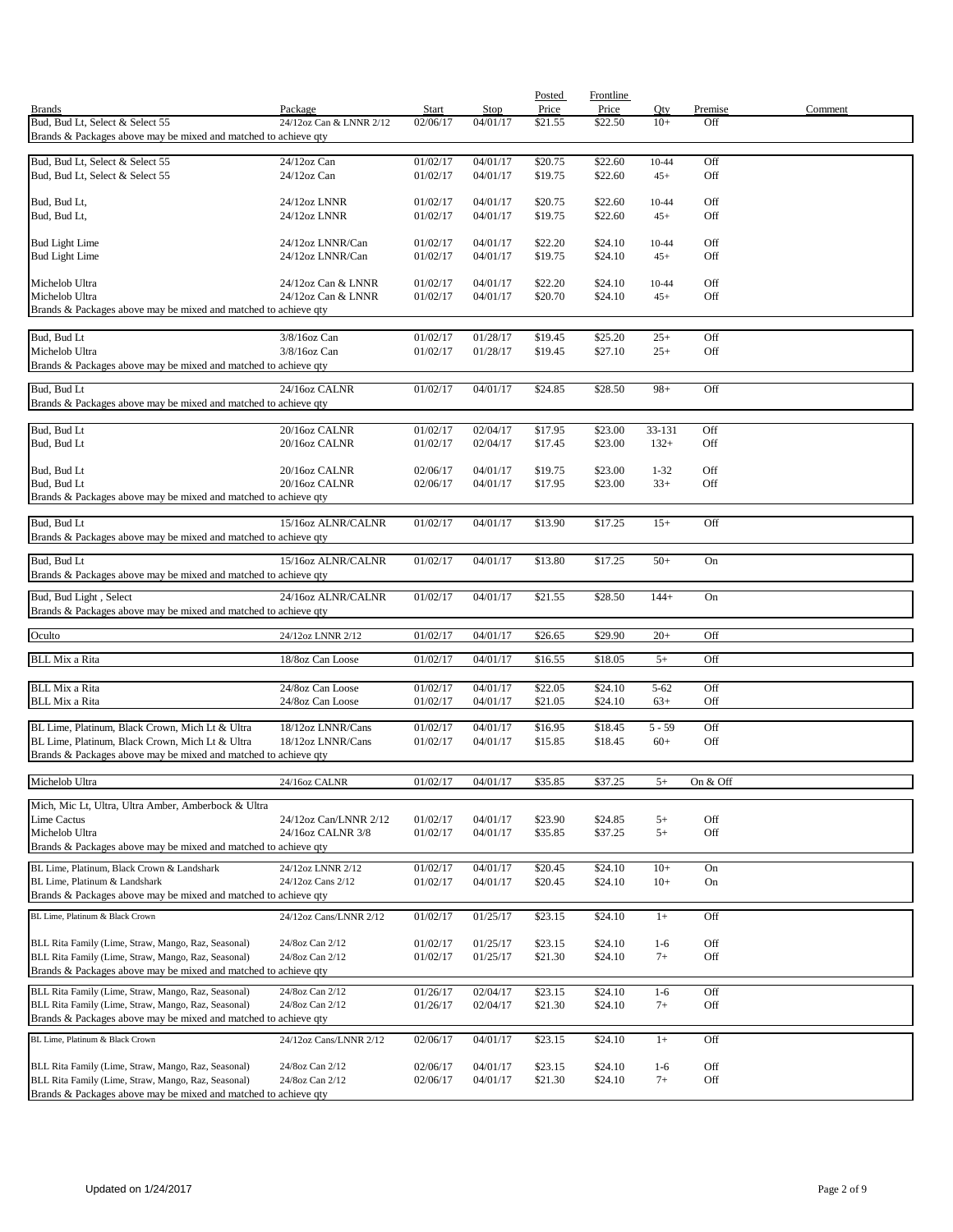|                                                                                                                    |                    |          |          | Posted  | Frontline |          |         |         |
|--------------------------------------------------------------------------------------------------------------------|--------------------|----------|----------|---------|-----------|----------|---------|---------|
| <b>Brands</b>                                                                                                      | Package            | Start    | Stop     | Price   | Price     | Oty      | Premise | Comment |
| Busch, Busch Lt, Nat Lt, Nat Ice & Rolling Rock<br>Brands & Packages above may be mixed and matched to achieve qty | 24/12oz Can S/C    | 01/02/17 | 01/14/17 | \$15.35 | \$17.00   | $15+$    | Off     |         |
|                                                                                                                    |                    |          |          |         |           |          |         |         |
| Natty Daddy                                                                                                        | 24/12oz Can S/C    | 01/02/17 | 01/14/17 | \$14.35 | \$16.10   | $5+$     | Off     |         |
|                                                                                                                    |                    |          |          |         |           |          |         |         |
| Busch, Busch Lt, Nat Lt, Nat Ice & Rolling Rock                                                                    | 24/12oz Can S/C    | 01/16/17 | 04/29/17 | \$15.35 | \$17.00   | 15-76    | Off     |         |
| Busch, Busch Lt, Nat Lt, Nat Ice & Rolling Rock                                                                    | 24/12oz Can S/C    | 01/16/17 | 04/29/17 | \$13.80 | \$17.00   | $77+$    | Off     |         |
|                                                                                                                    |                    |          |          |         |           |          |         |         |
| Natty Daddy                                                                                                        | 24/12oz Can S/C    | 01/16/17 | 04/29/17 | \$14.35 | \$16.10   | $5 - 76$ | Off     |         |
| Natty Daddy                                                                                                        | $24/12$ oz Can S/C | 01/16/17 | 04/29/17 | \$13.80 | \$16.10   | $77+$    | Off     |         |
| Brands & Packages above may be mixed and matched to achieve qty                                                    |                    |          |          |         |           |          |         |         |
|                                                                                                                    |                    |          |          |         |           |          |         |         |
| Busch, Busch Lt, Nat Lt, Nat Ice, Bud Ice, Rolling Rock<br>& Busch Ice                                             | 18/12oz Cans/LNNR  | 01/02/17 | 04/01/17 | \$9.35  | \$12.40   | $40+$    | Off     |         |
| Brands & Packages above may be mixed and matched to achieve qty                                                    |                    |          |          |         |           |          |         |         |
|                                                                                                                    |                    |          |          |         |           |          |         |         |
| Bud Ice, King Cobra, High Gravity, Natty Daddy &                                                                   |                    |          |          |         |           |          |         |         |
| <b>Rolling Rock</b>                                                                                                | 24/16oz Can 6/4    | 01/02/17 | 04/01/17 | \$15.95 | \$19.55   | $5+$     | Off     |         |
| Brands & Packages above may be mixed and matched to achieve qty                                                    |                    |          |          |         |           |          |         |         |
| Shock Top & Shock Top Sampler                                                                                      | 24/12oz LNNR       | 01/02/17 | 04/01/17 | \$19.70 | \$27.75   | $56+$    | Off     |         |
| Brands & Packages above may be mixed and matched to achieve qty                                                    |                    |          |          |         |           |          |         |         |
|                                                                                                                    |                    |          |          |         |           |          |         |         |
| Shock Top & Shock Top Lemon                                                                                        | 15/12oz Can        | 01/02/17 | 04/01/17 | \$13.65 | \$15.25   | $50+$    | Off     |         |
| Brands & Packages above may be mixed and matched to achieve qty                                                    |                    |          |          |         |           |          |         |         |
|                                                                                                                    |                    |          |          |         |           |          |         |         |
| Shock Top & Shock Top Lemon                                                                                        | 30/12oz Can 2/15   | 01/02/17 | 04/01/17 | \$25.70 | \$28.90   | $25+$    | Off     |         |
| Brands & Packages above may be mixed and matched to achieve qty                                                    |                    |          |          |         |           |          |         |         |
| Shock Top, Apple Wheat, Lemon, Pumpkin, Rasp, IPA, Winter                                                          |                    |          |          |         |           |          |         |         |
| Combo, Choc, Pretzel, Ginger                                                                                       | 24/12oz LNNR 4/6   | 01/02/17 | 03/04/17 | \$26.10 | \$27.75   | 20-55    | Off     |         |
| Shock Top, Apple Wheat, Lemon, Pumpkin, Rasp, IPA, Winter                                                          |                    |          |          |         |           |          |         |         |
| Combo, Choc, Pretzel, Ginger                                                                                       | 24/12oz LNNR 4/6   | 01/02/17 | 03/04/17 | \$25.10 | \$27.75   | 56-111   | Off     |         |
| Shock Top, Apple Wheat, Lemon, Pumpkin, Rasp, IPA, Winter<br>Combo, Choc, Pretzel, Ginger                          | 24/12oz LNNR 4/6   | 01/02/17 | 03/04/17 | \$24.10 | \$27.75   | $112+$   | Off     |         |
| Brands & Packages above may be mixed and matched to achieve qty                                                    |                    |          |          |         |           |          |         |         |
|                                                                                                                    |                    |          |          |         |           |          |         |         |
| Shock Top, Apple Wheat, Lemon, Pumpkin, Rasp, IPA, Winter                                                          |                    |          |          |         |           |          |         |         |
| Combo, Choc, Pretzel, Ginger                                                                                       | 24/12oz LNNR 4/6   | 03/06/17 | 03/11/17 | \$19.20 | \$27.75   | $20+$    | Off     |         |
| Shock Top, Apple Wheat, Lemon, Pumpkin, Rasp, IPA, Winter                                                          |                    |          |          |         |           |          |         |         |
| Combo, Choc, Pretzel, Ginger                                                                                       | 24/12oz LNNR 4/6   | 03/13/17 | 04/01/17 | \$26.10 | \$27.75   | 20-55    | Off     |         |
| Shock Top, Apple Wheat, Lemon, Pumpkin, Rasp, IPA, Winter                                                          | 24/12oz LNNR 4/6   | 03/13/17 |          | \$25.10 | \$27.75   |          | Off     |         |
| Combo, Choc, Pretzel, Ginger<br>Shock Top, Apple Wheat, Lemon, Pumpkin, Rasp, IPA, Winter                          |                    |          | 04/01/17 |         |           | 56-111   |         |         |
| Combo, Choc, Pretzel, Ginger                                                                                       | 24/12oz LNNR 4/6   | 03/13/17 | 04/01/17 | \$24.10 | \$27.75   | $112+$   | Off     |         |
| Brands & Packages above may be mixed and matched to achieve qty                                                    |                    |          |          |         |           |          |         |         |
| Wild Blue & Redbridge                                                                                              | 24/12oz LNNR 4/6   | 01/02/17 | 04/01/17 | \$28.65 | \$29.35   | $28+$    | Off     |         |
| Brands & Packages above may be mixed and matched to achieve qty                                                    |                    |          |          |         |           |          |         |         |
|                                                                                                                    |                    |          |          |         |           |          |         |         |
| Kirin Ichiban & Kirin Light                                                                                        | 24/12oz LNNR 4/6   | 01/02/17 | 04/01/17 | \$23.50 | \$27.75   | $10+$    | Off     |         |
| Brands & Packages above may be mixed and matched to achieve qty                                                    |                    |          |          |         |           |          |         |         |
|                                                                                                                    |                    |          |          |         |           |          |         |         |
| Becks, Lt, Dark, Oktob, Sapphire, Becks NA, Bass & St<br>Pauli Girl                                                |                    |          |          |         |           |          |         |         |
| Becks, Lt, Dark, Oktob, Sapphire, Becks NA, Bass & St                                                              | 24/12oz LNNR 4/6   | 01/02/17 | 04/01/17 | \$22.05 | \$24.55   | 56-111   | Off     |         |
| Pauli Girl                                                                                                         | 24/12oz LNNR 4/6   | 01/02/17 | 04/01/17 | \$19.80 | \$24.55   | $112+$   | Off     |         |
| Brands & Packages above may be mixed and matched to achieve qty                                                    |                    |          |          |         |           |          |         |         |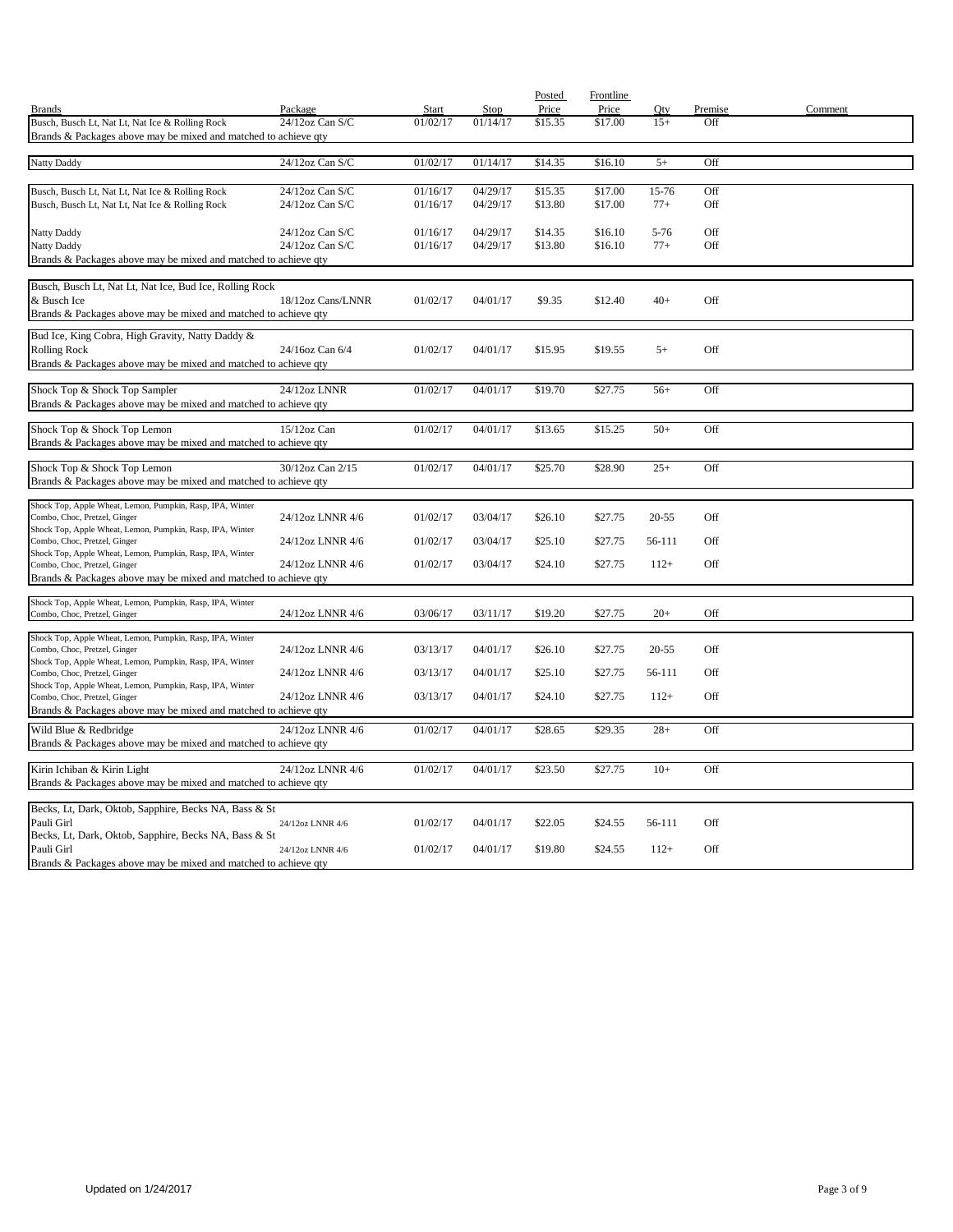|                                                                    |                       |              |          | Posted  | <b>Frontline</b> |         |         |         |
|--------------------------------------------------------------------|-----------------------|--------------|----------|---------|------------------|---------|---------|---------|
| <b>Brands</b>                                                      | Package               | <b>Start</b> | Stop     | Price   | Price            | Qty     | Premise | Comment |
| Becks, Light, Dark, Oktoberfest, Sapphire, St Pauli Girl<br>& Bass | 24/12oz LNNR/CAN 2/12 | 01/02/17     | 01/07/17 | \$20.35 | \$24.10          | 56-111  | Off     |         |
| Becks, Light, Dark, Oktoberfest, Sapphire, St Pauli Girl           |                       |              |          |         |                  |         |         |         |
| & Bass                                                             | 24/12oz LNNR/CAN 2/12 | 01/02/17     | 01/07/17 | \$19.80 | \$24.10          | $112+$  | Off     |         |
|                                                                    |                       |              |          |         |                  |         |         |         |
| Becks, Light, Dark, Oktoberfest, Sapphire, St Pauli Girl           |                       |              |          |         |                  |         |         |         |
| & Bass                                                             | 24/12oz LNNR/CAN 2/12 | 01/09/17     | 01/14/17 | \$19.20 | \$24.10          | $10+$   | Off     |         |
| Land Shark                                                         | 24/12oz LNNR/CAN 2/12 | 01/09/17     | 01/14/17 | \$19.20 | \$24.10          | $10+$   | Off     |         |
| Becks, Light, Dark, Oktoberfest, Sapphire, St Pauli Girl           |                       |              |          |         |                  |         |         |         |
| & Bass                                                             | 24/12oz LNNR/CAN 2/12 | 01/16/17     | 01/28/17 | \$20.35 | \$24.10          | 56-111  | Off     |         |
| Becks, Light, Dark, Oktoberfest, Sapphire, St Pauli Girl           |                       |              |          |         |                  |         |         |         |
| & Bass                                                             | 24/12oz LNNR/CAN 2/12 | 01/16/17     | 01/28/17 | \$19.80 | \$24.10          | $112+$  | Off     |         |
| Land Shark                                                         | 24/12oz LNNR/CAN 2/12 | 01/16/17     | 01/28/17 | \$22.15 | \$24.10          | 56-111  | Off     |         |
| Land Shark                                                         | 24/12oz LNNR/CAN 2/12 | 01/16/17     | 01/28/17 | \$20.35 | \$24.10          | $112+$  | Off     |         |
|                                                                    |                       |              |          |         |                  |         |         |         |
| Becks, Light, Dark, Oktoberfest, Sapphire, St Pauli Girl           |                       |              |          |         |                  |         |         |         |
| & Bass                                                             | 24/12oz LNNR/CAN 2/12 | 01/30/17     | 02/04/17 | \$19.20 | \$24.10          | $10+$   | Off     |         |
| Land Shark                                                         | 24/12oz LNNR/CAN 2/12 | 01/30/17     | 02/04/17 | \$19.20 | \$24.10          | $10+$   | Off     |         |
| Becks, Light, Dark, Oktoberfest, Sapphire, St Pauli Girl           |                       |              |          |         |                  |         |         |         |
| & Bass                                                             | 24/12oz LNNR/CAN 2/12 | 02/06/17     | 02/18/17 | \$20.35 | \$24.10          | 56-111  | Off     |         |
| Becks, Light, Dark, Oktoberfest, Sapphire, St Pauli Girl           |                       |              |          |         |                  |         |         |         |
| & Bass                                                             | 24/12oz LNNR/CAN 2/12 | 02/06/17     | 02/18/17 | \$19.80 | \$24.10          | $112+$  | Off     |         |
| Land Shark                                                         | 24/12oz LNNR/CAN 2/12 | 02/06/17     | 02/18/17 | \$22.15 | \$24.10          | 56-111  | Off     |         |
| Land Shark                                                         | 24/12oz LNNR/CAN 2/12 | 02/06/17     | 02/18/17 | \$20.35 | \$24.10          | $112+$  | Off     |         |
| Becks, Light, Dark, Oktoberfest, Sapphire, St Pauli Girl           |                       |              |          |         |                  |         |         |         |
| & Bass                                                             | 24/12oz LNNR/CAN 2/12 | 02/20/17     | 03/04/17 | \$20.35 | \$24.10          | 56-111  | Off     |         |
| Becks, Light, Dark, Oktoberfest, Sapphire, St Pauli Girl           |                       |              |          |         |                  |         |         |         |
| & Bass                                                             | 24/12oz LNNR/CAN 2/12 | 02/20/17     | 03/04/17 | \$19.80 | \$24.10          | $112+$  | Off     |         |
| Land Shark                                                         | 24/12oz LNNR/CAN 2/12 | 02/20/17     | 03/04/17 | \$22.15 | \$24.10          | 56-111  | Off     |         |
| Land Shark                                                         | 24/12oz LNNR/CAN 2/12 | 02/20/17     | 03/04/17 | \$20.35 | \$24.10          | $112+$  | Off     |         |
|                                                                    |                       |              |          |         |                  |         |         |         |
| Becks, Light, Dark, Oktoberfest, Sapphire, St Pauli Girl           |                       |              |          |         |                  |         |         |         |
| & Bass                                                             | 24/12oz LNNR/CAN 2/12 | 03/06/17     | 03/11/17 | \$19.20 | \$24.10          | $10+$   | Off     |         |
| Land Shark                                                         | 24/12oz LNNR/CAN 2/12 | 03/06/17     | 03/11/17 | \$19.20 | \$24.10          | $10+$   | Off     |         |
| Becks, Light, Dark, Oktoberfest, Sapphire, St Pauli Girl           |                       |              |          |         |                  |         |         |         |
| & Bass                                                             | 24/12oz LNNR/CAN 2/12 | 03/13/17     | 04/15/17 | \$20.35 | \$24.10          | 56-111  | Off     |         |
| Becks, Light, Dark, Oktoberfest, Sapphire, St Pauli Girl           |                       |              |          |         |                  |         |         |         |
| & Bass                                                             | 24/12oz LNNR/CAN 2/12 | 03/13/17     | 04/15/17 | \$19.80 | \$24.10          | $112+$  | Off     |         |
| Land Shark                                                         | 24/12oz LNNR/CAN 2/12 | 03/13/17     | 04/15/17 | \$22.15 | \$24.10          | 56-111  | Off     |         |
| Land Shark                                                         | 24/12oz LNNR/CAN 2/12 | 03/13/17     | 04/15/17 | \$20.35 | \$24.10          | $112+$  | Off     |         |
|                                                                    |                       |              |          |         |                  |         |         |         |
| Brands & Packages above may be mixed and matched to achieve qty    |                       |              |          |         |                  |         |         |         |
| Beck's, Sapphire, Black Crown, BL Lime, Platinum,                  |                       |              |          |         |                  |         |         |         |
| Michelob Ultra & Landshark                                         | 24/16oz CAN 6/4       | 01/02/17     | 02/04/17 | \$25.75 | \$28.00          | $1 - 2$ | Off     |         |
| Beck's, Sapphire, Black Crown, BL Lime, Platinum,                  |                       |              |          |         |                  |         |         |         |
| Michelob Ultra & Landshark                                         | 24/16oz CAN 6/4       | 01/02/17     | 02/04/17 | \$24.90 | \$28.00          | $3+$    | Off     |         |
|                                                                    |                       |              |          |         |                  |         |         |         |
| Shock Top, Apple, Lemon, Pumpkin, Shockolate &                     |                       |              |          |         |                  |         |         |         |
| <b>Twisted Pretzel</b>                                             | 24/16oz CAN 6/4       | 01/02/17     | 02/04/17 | \$29.80 | \$33.50          | $1 - 2$ | Off     |         |
| Shock Top, Apple, Lemon, Pumpkin, Shockolate &                     |                       |              |          |         |                  |         |         |         |
| <b>Twisted Pretzel</b>                                             | 24/16oz CAN 6/4       | 01/02/17     | 02/04/17 | \$24.90 | \$33.50          | $3+$    | Off     |         |
| Johnny Appleseed, Goose 312, IPA, Green Line & Four                |                       |              |          |         |                  |         |         |         |
| <b>Star Pilsner</b>                                                | 24/16oz CAN 6/4       | 01/02/17     | 02/04/17 | \$29.80 | \$31.95          | $1 - 2$ | Off     |         |
| Johnny Appleseed, Goose 312, IPA, Green Line & Four                |                       |              |          |         |                  |         |         |         |
| <b>Star Pilsner</b>                                                | 24/16oz CAN 6/4       | 01/02/17     | 02/04/17 | \$24.90 | \$31.95          | $3+$    | Off     |         |
|                                                                    |                       |              |          |         |                  |         |         |         |
| Bud Chelada, Bud Lt Chelada                                        | 24/16oz Can 6/4       | 01/02/17     | 02/04/17 | \$29.80 | \$33.50          | $1+$    | Off     |         |
|                                                                    |                       |              |          |         |                  |         |         |         |
| Lime a Rita & Straw ber Rita Splash                                | 24/16oz CAN 4/6       | 01/02/17     | 02/04/17 | \$29.80 | \$37.50          | $1+$    | Off     |         |
| BD Root Beer & Cherry Cola                                         | 24/16oz CAN 4/6       | 01/02/17     | 02/04/17 | \$29.80 | \$37.50          | $1+$    | Off     |         |
|                                                                    |                       |              |          |         |                  |         |         |         |
| BL Lime Rita Family & Oculto                                       | 24/16oz CAN 6/4       | 01/02/17     | 02/04/17 | \$29.80 | \$37.50          | $1+$    | Off     |         |
| Brands & Packages above may be mixed and matched to achieve qty    |                       |              |          |         |                  |         |         |         |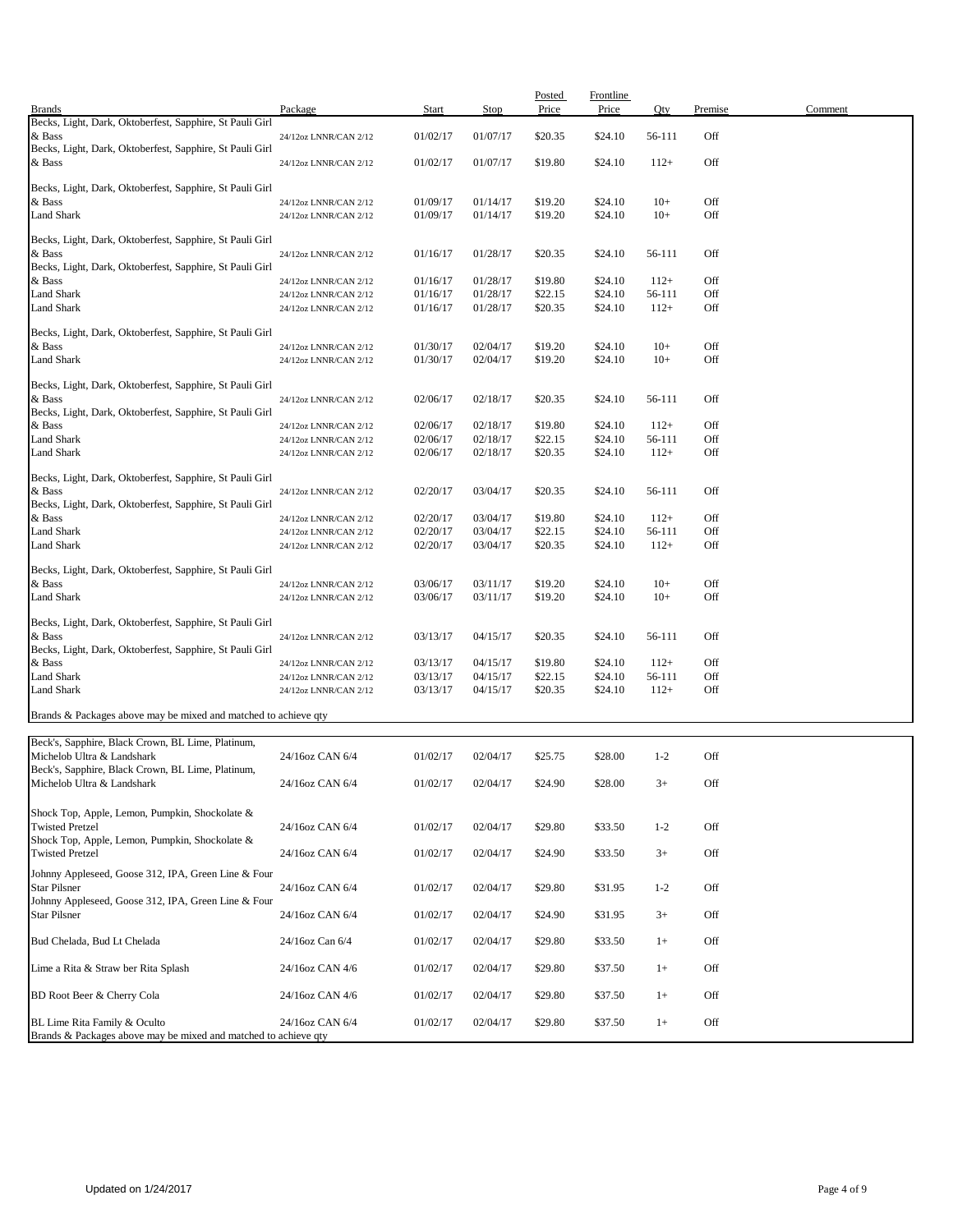| <b>Brands</b>                                                                                                                    | Package              | <b>Start</b> | Stop     | Posted<br>Price | Frontline<br>Price | Qty       | Premise | Comment                  |
|----------------------------------------------------------------------------------------------------------------------------------|----------------------|--------------|----------|-----------------|--------------------|-----------|---------|--------------------------|
| Beck's, Sapphire, Black Crown, BL Lime, Platinum,                                                                                |                      |              |          |                 |                    |           |         |                          |
| Michelob Ultra & Landshark<br>Beck's, Sapphire, Black Crown, BL Lime, Platinum,                                                  | 24/16oz CAN 6/4      | 02/06/17     | 04/01/17 | \$25.75         | \$28.00            | $1 - 2$   | Off     |                          |
| Michelob Ultra & Landshark                                                                                                       | 24/16oz CAN 6/4      | 02/06/17     | 04/01/17 | \$24.90         | \$28.00            | $3+$      | Off     |                          |
|                                                                                                                                  |                      |              |          |                 |                    |           |         |                          |
| Shock Top, Apple, Lemon, Pumpkin, Shockolate &<br><b>Twisted Pretzel</b>                                                         | 24/16oz CAN 6/4      | 02/06/17     | 04/01/17 | \$29.80         | \$33.50            | $1 - 2$   | Off     |                          |
| Shock Top, Apple, Lemon, Pumpkin, Shockolate &                                                                                   |                      |              |          |                 |                    |           |         |                          |
| <b>Twisted Pretzel</b>                                                                                                           | 24/16oz CAN 6/4      | 02/06/17     | 04/01/17 | \$24.90         | \$33.50            | $3+$      | Off     |                          |
| Johnny Appleseed, Goose 312, IPA, Green Line & Four<br><b>Star Pilsner</b>                                                       | 24/16oz CAN 6/4      | 02/06/17     | 04/01/17 | \$29.80         | \$31.95            | $1 - 2$   | Off     |                          |
| Johnny Appleseed, Goose 312, IPA, Green Line & Four                                                                              |                      |              |          |                 |                    |           |         |                          |
| <b>Star Pilsner</b>                                                                                                              | 24/16oz CAN 6/4      | 02/06/17     | 04/01/17 | \$24.90         | \$31.95            | $3+$      | Off     |                          |
| Bud Chelada, Bud Lt Chelada                                                                                                      | 24/16oz Can 6/4      | 02/06/17     | 04/01/17 | \$29.80         | \$33.50            | $1+$      | Off     |                          |
|                                                                                                                                  |                      |              |          |                 |                    |           |         |                          |
| Lime a Rita & Straw ber Rita Splash                                                                                              | 24/16oz CAN 4/6      | 02/06/17     | 04/01/17 | \$29.80         | \$37.50            | $1+$      | Off     |                          |
| BL Lime Rita Family & Oculto                                                                                                     | 24/16oz CAN 6/4      | 02/06/17     | 04/01/17 | \$29.80         | \$37.50            | $1+$      | Off     |                          |
| Brands & Packages above may be mixed and matched to achieve qty                                                                  |                      |              |          |                 |                    |           |         |                          |
| <b>Boddington's Pub</b>                                                                                                          | 24/16oz CAN 6/4      | 01/02/17     | 04/01/17 | \$39.15         | \$41.75            | $72+$     | Off     |                          |
|                                                                                                                                  |                      |              |          |                 |                    |           |         |                          |
| BP Blueberry, Oktoberfest, Pumpkin, Summer, Winter, Spring,<br>Toasted Lager, Hoptical Illusion & Mosaic Session IPA             | 24/12oz LNNR 4/6     | 01/02/17     | 01/28/17 | \$27.70         | \$30.90            | $25 - 55$ | Off     |                          |
|                                                                                                                                  |                      |              |          |                 |                    |           |         |                          |
| BP Blueberry, Oktoberfest, Pumpkin, Summer, Winter, Spring,<br>Toasted Lager, Hoptical Illusion & Mosaic Session IPA             | 24/12oz LNNR 4/6     | 01/02/17     | 01/28/17 | \$26.70         | \$30.90            | $56+$     | Off     |                          |
|                                                                                                                                  |                      |              |          |                 |                    |           |         |                          |
| Goose 312, 312 Pale Ale, Honkers, IPA, Winter, Summer, Harvest                                                                   |                      |              |          |                 |                    |           |         |                          |
| Ale, Sixth Day, Endless IPA, Rambler IPA, Oktob, Preseason, 10<br>Hills Pale Ale, Four Star, Green Line & Appleseed              | 24/12oz LNNR/Can 4/6 | 01/02/17     | 01/28/17 | \$27.70         | \$30.90            | $25 - 55$ | Off     |                          |
|                                                                                                                                  |                      |              |          |                 |                    |           |         |                          |
| Goose 312, 312 Pale Ale, Honkers, IPA, Winter, Summer, Harvest<br>Ale, Sixth Day, Endless IPA, Rambler IPA, Oktob, Preseason, 10 |                      |              |          |                 |                    |           |         |                          |
| Hills Pale Ale, Four Star, Green Line & Appleseed<br>Brands & Packages above may be mixed and matched to achieve qty             | 24/12oz LNNR/Can 4/6 | 01/02/17     | 01/28/17 | \$26.70         | \$30.90            | $56+$     | Off     |                          |
|                                                                                                                                  |                      |              |          |                 |                    |           |         |                          |
| BP Blueberry, Oktoberfest, Pumpkin, Summer, Winter, Spring,                                                                      |                      |              |          |                 |                    |           |         |                          |
| Toasted Lager, Hoptical Illusion & Mosaic Session IPA                                                                            | 24/12oz LNNR 4/6     | 01/30/17     | 02/04/17 | \$19.20         | \$30.90            | $10+$     | Off     |                          |
|                                                                                                                                  |                      |              |          |                 |                    |           |         |                          |
| Goose 312, 312 Pale Ale, Honkers, IPA, Winter, Summer, Harvest<br>Ale, Sixth Day, Endless IPA, Rambler IPA, Oktob, Preseason, 10 |                      |              |          |                 |                    |           |         | <b>Stop Date Change</b>  |
| Hills Pale Ale, Four Star, Green Line & Appleseed                                                                                | 24/12oz LNNR/Can 4/6 | 01/30/17     | 02/04/17 | \$27.70         | \$30.90            | $25 - 55$ | Off     |                          |
| Goose 312, 312 Pale Ale, Honkers, IPA, Winter, Summer, Harvest                                                                   |                      |              |          |                 |                    |           |         |                          |
| Ale, Sixth Day, Endless IPA, Rambler IPA, Oktob, Preseason, 10<br>Hills Pale Ale, Four Star, Green Line & Appleseed              | 24/12oz LNNR/Can 4/6 | 01/30/17     | 02/04/17 | \$26.70         | \$30.90            | $56+$     | Off     |                          |
| Brands & Packages above may be mixed and matched to achieve aty                                                                  |                      |              |          |                 |                    |           |         |                          |
|                                                                                                                                  |                      |              |          |                 |                    |           |         |                          |
| BP Blueberry, Oktoberfest, Pumpkin, Summer, Winter, Spring,<br>Toasted Lager, Hoptical Illusion & Mosaic Session IPA             | 24/12oz LNNR 4/6     | 02/06/17     | 03/11/17 | \$27.70         | \$30.90            | $25 - 55$ | Off     |                          |
|                                                                                                                                  |                      |              |          |                 |                    |           |         |                          |
| BP Blueberry, Oktoberfest, Pumpkin, Summer, Winter, Spring,<br>Toasted Lager, Hoptical Illusion & Mosaic Session IPA             | 24/12oz LNNR 4/6     | 02/06/17     | 03/11/17 | \$26.70         | \$30.90            | $56+$     | Off     |                          |
|                                                                                                                                  |                      |              |          |                 |                    |           |         |                          |
| Goose 312, 312 Pale Ale, Honkers, IPA, Winter, Summer, Harvest                                                                   |                      |              |          |                 |                    |           |         | <b>Start Date Change</b> |
| Ale, Sixth Day, Endless IPA, Rambler IPA, Oktob, Preseason, 10<br>Hills Pale Ale, Four Star, Green Line & Appleseed              | 24/12oz LNNR/Can 4/6 | 02/06/17     | 03/11/17 | \$27.70         | \$30.90            | $25 - 55$ | Off     |                          |
|                                                                                                                                  |                      |              |          |                 |                    |           |         |                          |
| Goose 312, 312 Pale Ale, Honkers, IPA, Winter, Summer, Harvest<br>Ale, Sixth Day, Endless IPA, Rambler IPA, Oktob, Preseason, 10 |                      |              |          |                 |                    |           |         |                          |
| Hills Pale Ale, Four Star, Green Line & Appleseed                                                                                | 24/12oz LNNR/Can 4/6 | 02/06/17     | 03/11/17 | \$26.70         | \$30.90            | $56+$     | Off     |                          |
| Brands & Packages above may be mixed and matched to achieve qty                                                                  |                      |              |          |                 |                    |           |         |                          |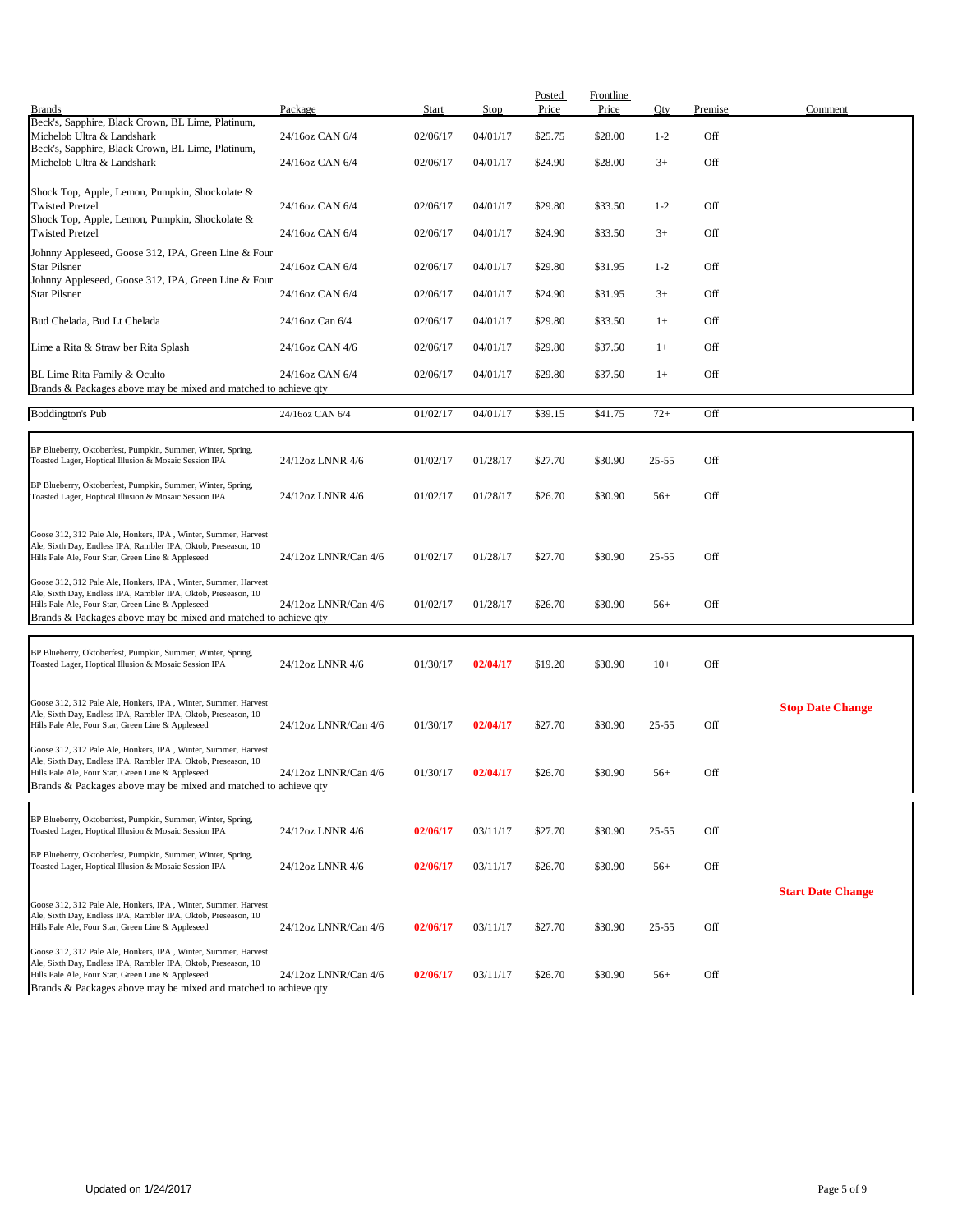| <b>Brands</b>                                                                                                                                                                                                                                            | Package                                          | Start                | Stop                 | Posted<br>Price    | Frontline<br>Price | Qty                | Premise    | Comment |
|----------------------------------------------------------------------------------------------------------------------------------------------------------------------------------------------------------------------------------------------------------|--------------------------------------------------|----------------------|----------------------|--------------------|--------------------|--------------------|------------|---------|
|                                                                                                                                                                                                                                                          |                                                  |                      |                      |                    |                    |                    |            |         |
| BP Blueberry, Oktoberfest, Pumpkin, Summer, Winter, Spring,<br>Toasted Lager, Hoptical Illusion & Mosaic Session IPA                                                                                                                                     | 24/12oz LNNR 4/6                                 | 03/13/17             | 03/19/17             | \$27.70            | \$30.90            | $25 - 55$          | Off        |         |
| BP Blueberry, Oktoberfest, Pumpkin, Summer, Winter, Spring,<br>Toasted Lager, Hoptical Illusion & Mosaic Session IPA                                                                                                                                     | 24/12oz LNNR 4/6                                 | 03/13/17             | 03/19/17             | \$26.70            | \$30.90            | $56+$              | Off        |         |
| Goose 312, 312 Pale Ale, Honkers, IPA, Winter, Summer, Harvest<br>Ale, Sixth Day, Endless IPA, Rambler IPA, Oktob, Preseason, 10<br>Hills Pale Ale, Four Star, Green Line & Appleseed                                                                    | 24/12oz LNNR/Can 4/6                             | 03/13/17             | 03/19/17             | \$19.20            | \$30.90            | $10+$              | Off        |         |
| Brands & Packages above may be mixed and matched to achieve qty                                                                                                                                                                                          |                                                  |                      |                      |                    |                    |                    |            |         |
|                                                                                                                                                                                                                                                          |                                                  |                      |                      |                    |                    |                    |            |         |
| BP Blueberry, Oktoberfest, Pumpkin, Summer, Winter, Spring,<br>Toasted Lager, Hoptical Illusion & Mosaic Session IPA                                                                                                                                     | 24/12oz LNNR 4/6                                 | 03/20/17             | 07/01/17             | \$27.70            | \$30.90            | $25 - 55$          | Off        |         |
| BP Blueberry, Oktoberfest, Pumpkin, Summer, Winter, Spring,<br>Toasted Lager, Hoptical Illusion & Mosaic Session IPA                                                                                                                                     | 24/12oz LNNR 4/6                                 | 03/20/17             | 07/01/17             | \$26.70            | \$30.90            | $56+$              | Off        |         |
| Goose 312, 312 Pale Ale, Honkers, IPA, Winter, Summer, Harvest<br>Ale, Sixth Day, Endless IPA, Rambler IPA, Oktob, Preseason, 10<br>Hills Pale Ale, Four Star, Green Line & Appleseed                                                                    | 24/12oz LNNR/Can 4/6                             | 03/20/17             | 07/01/17             | \$27.70            | \$30.90            | $25 - 55$          | Off        |         |
| Goose 312, 312 Pale Ale, Honkers, IPA, Winter, Summer, Harvest<br>Ale, Sixth Day, Endless IPA, Rambler IPA, Oktob, Preseason, 10<br>Hills Pale Ale, Four Star, Green Line & Appleseed<br>Brands & Packages above may be mixed and matched to achieve qty | 24/12oz LNNR/Can 4/6                             | 03/20/17             | 07/01/17             | \$26.70            | \$30.90            | $56+$              | Off        |         |
| Shock Top, Wheat IPA, Lemon, Pumpkin, Variety, Apple, Winter,<br>Honey Bourbon, Choc, Pretzel & Ginger                                                                                                                                                   | 24/12oz LNNR/Can 2/12                            | 01/02/17             | 01/21/17             | \$24.60            | \$27.75            | 14-55              | Off        |         |
| Shock Top, Wheat IPA, Lemon, Pumpkin, Variety, Apple, Winter,<br>Honey Bourbon, Choc, Pretzel & Ginger                                                                                                                                                   | 24/12oz LNNR/Can 2/12                            | 01/02/17             | 01/21/17             | \$23.60            | \$27.75            | 56-111             | Off        |         |
| Shock Top, Wheat IPA, Lemon, Pumpkin, Variety, Apple, Winter,<br>Honey Bourbon, Choc, Pretzel & Ginger                                                                                                                                                   | 24/12oz LNNR/Can 2/12                            | 01/02/17             | 01/21/17             | \$22.60            | \$27.75            | $112+$             | Off        |         |
| Goose 312, 312 Pale, Honkers, IPA, Winter, Summer, Fall, Harvest<br>Ale, Endless IPA, Winter, Four Star, Green Line, Preseason &<br>Johnny Appleseed<br>Goose 312, 312 Pale, Honkers, IPA, Winter, Summer, Fall, Harvest                                 | 24/12oz LNNR/CN 2/12                             | 01/02/17             | 01/21/17             | \$26.25            | \$29.65            | 14-55              | Off        |         |
| Ale, Endless IPA, Winter, Four Star, Green Line, Preseason &<br>Johnny Appleseed                                                                                                                                                                         | 24/12oz LNNR/CN 2/12                             | 01/02/17             | 01/21/17             | \$25.25            | \$29.65            | $56+$              | Off        |         |
| Stella, Stella Cidre, Hoegaarden, Belgian Sampler                                                                                                                                                                                                        | 24/11.2oz LNNR/Can 2/12 &<br>20/14.9oz Can 2/12  | 01/02/17             | 01/21/17             | \$27.50            | \$33.30            | 14-199             | Off        |         |
| Stella, Stella Cidre, Hoegaarden, Belgian Sampler                                                                                                                                                                                                        | 24/11.2oz LNNR/Can 2/12 &<br>20/14.9oz Can 2/12  | 01/02/17             | 01/21/17             | \$26.50            | \$33.30            | $200+$             | Off        |         |
| Brands & Packages above may be mixed and matched to achieve qty                                                                                                                                                                                          |                                                  |                      |                      |                    |                    |                    |            |         |
| Shock Top, Wheat IPA, Lemon, Pumpkin, Variety, Apple, Winter,<br>Honey Bourbon, Choc, Pretzel & Ginger                                                                                                                                                   | 24/12oz LNNR/Can 2/12                            | 01/02/17             | 01/21/17             | \$24.60            | \$27.75            | 14-55              | Off        |         |
| Shock Top, Wheat IPA, Lemon, Pumpkin, Variety, Apple, Winter,<br>Honey Bourbon, Choc, Pretzel & Ginger                                                                                                                                                   | 24/12oz LNNR/Can 2/12                            | 01/02/17             | 01/21/17             | \$23.60            | \$27.75            | 56-111             | Off        |         |
| Shock Top, Wheat IPA, Lemon, Pumpkin, Variety, Apple, Winter,<br>Honey Bourbon, Choc, Pretzel & Ginger                                                                                                                                                   | 24/12oz LNNR/Can 2/12                            | 01/02/17             | 01/21/17             | \$22.60            | \$27.75            | $112+$             | Off        |         |
| Goose 312, 312 Pale, Honkers, IPA, Winter, Summer, Fall, Harvest<br>Ale, Endless IPA, Winter, Four Star, Green Line, Preseason &<br>Johnny Appleseed<br>Goose 312, 312 Pale, Honkers, IPA, Winter, Summer, Fall, Harvest                                 | 24/12oz LNNR/CN 2/12                             | 01/02/17             | 01/21/17             | \$26.25            | \$29.65            | 14-55              | Off        |         |
| Ale, Endless IPA, Winter, Four Star, Green Line, Preseason &<br>Johnny Appleseed<br>Brands & Packages above may be mixed and matched to achieve gty                                                                                                      | 24/12oz LNNR/CN 2/12                             | 01/02/17             | 01/21/17             | \$25.25            | \$29.65            | $56+$              | Off        |         |
|                                                                                                                                                                                                                                                          |                                                  |                      |                      |                    |                    |                    |            |         |
| Goose Seasonal Sampler<br>Goose Seasonal Sampler                                                                                                                                                                                                         | 24/12oz Can<br>24/12oz Can                       | 01/02/17<br>01/02/17 | 04/01/17<br>04/01/17 | \$25.45<br>\$24.45 | \$28.85<br>\$28.85 | $14 - 55$<br>$56+$ | Off<br>Off |         |
| Brands & Packages above may be mixed and matched to achieve qty                                                                                                                                                                                          |                                                  |                      |                      |                    |                    |                    |            |         |
| Goose Seasonal Sampler                                                                                                                                                                                                                                   | 24/12oz LNNR                                     | 01/02/17             | 04/01/17             | \$26.80            | \$28.85            | $10 - 55$          | Off        |         |
| Goose Seasonal Sampler                                                                                                                                                                                                                                   | 24/12oz LNNR                                     | 01/02/17             | 04/01/17             | \$25.50            | \$28.85            | 56-111             | Off        |         |
| Goose Seasonal Sampler                                                                                                                                                                                                                                   | 24/12oz LNNR                                     | 01/02/17             | 04/01/17             | \$24.50            | \$28.85            | $112+$             | Off        |         |
| Brands & Packages above may be mixed and matched to achieve qty                                                                                                                                                                                          |                                                  |                      |                      |                    |                    |                    |            |         |
| Stella Artois                                                                                                                                                                                                                                            | 20/9.6oz LNR                                     | 01/02/17             | 04/01/17             | \$19.90            | \$21.95            | $3+$               | Off        |         |
| Stella Artois, Cidre, Hoegaarden, Leffe Blonde/Brown<br>Stella Artois, Cidre, Hoegaarden, Leffe Blonde/Brown<br>Brands & Packages above may be mixed and matched to achieve qty                                                                          | 24/11.2oz LNNR/Can 4/6<br>24/11.2oz LNNR/Can 4/6 | 01/02/17<br>01/02/17 | 01/21/17<br>01/21/17 | \$26.75<br>\$25.75 | \$32.55<br>\$32.55 | 72-111<br>$112+$   | Off<br>Off |         |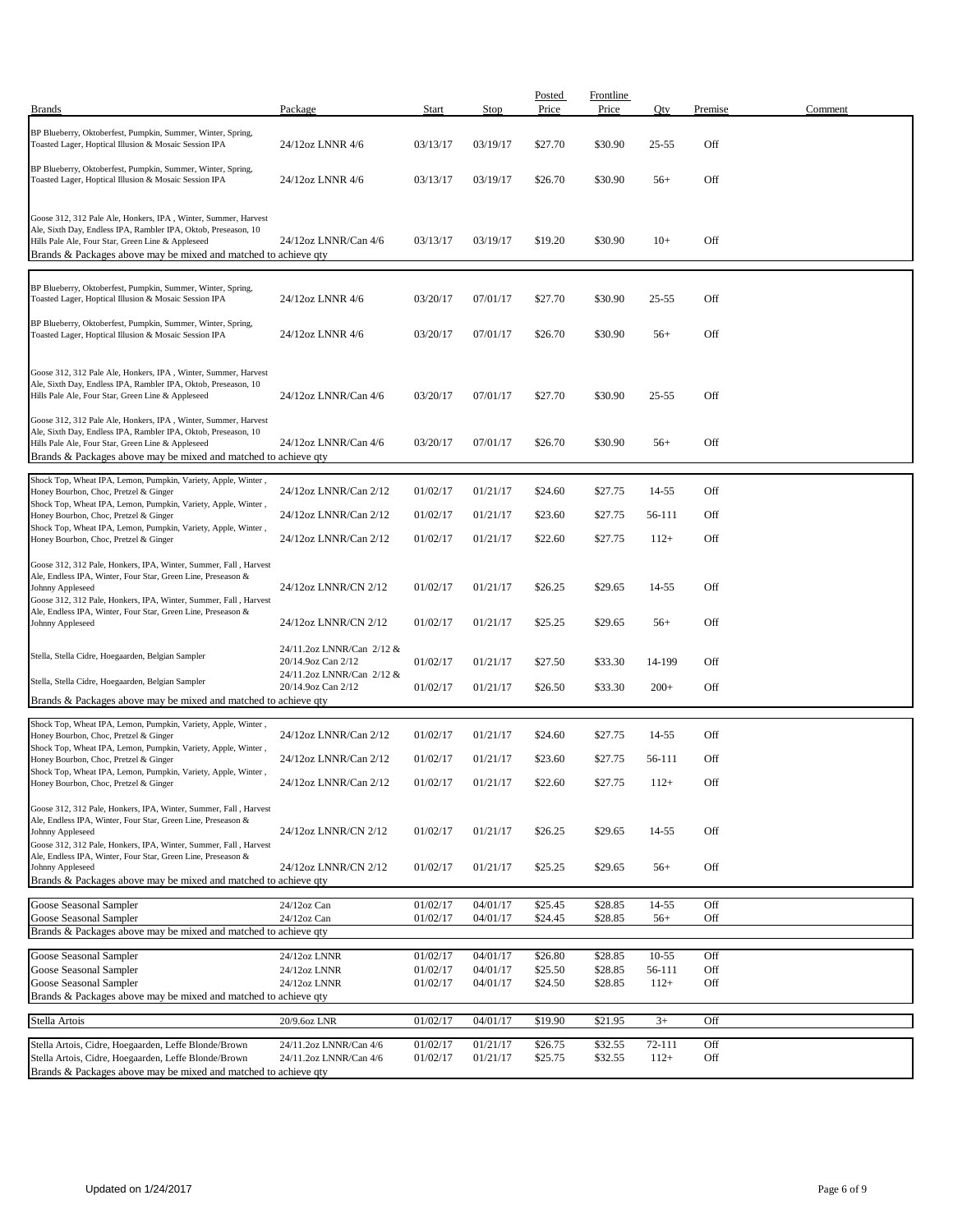|                                                                                                   |                                                 |          |          | Posted  | <b>Frontline</b> |           |          |         |
|---------------------------------------------------------------------------------------------------|-------------------------------------------------|----------|----------|---------|------------------|-----------|----------|---------|
| <b>Brands</b>                                                                                     | Package                                         | Start    | Stop     | Price   | Price            | Qty       | Premise  | Comment |
| Stella Artois, Cidre, Hoegaarden, Leffe Blonde/Brown                                              | 24/11.2oz LNNR 4/6                              | 01/23/17 | 02/04/17 | \$26.40 | \$32.55          | 56-111    | Off      |         |
| Stella Artois, Cidre, Hoegaarden, Leffe Blonde/Brown                                              | 24/11.2oz LNNR 4/6                              | 01/23/17 | 02/04/17 | \$25.75 | \$32.55          | 112-215   | Off      |         |
| Stella Artois, Cidre, Hoegaarden, Leffe Blonde/Brown                                              | 24/11.2oz LNNR 4/6                              | 01/23/17 | 02/04/17 | \$24.46 | \$32.55          | $216+$    | Off      |         |
|                                                                                                   |                                                 |          |          |         |                  |           |          |         |
|                                                                                                   | 24/11.2oz LNNR/Can 2/12 &                       |          |          |         |                  |           |          |         |
| Stella, Stella Cidre, Hoegaarden, Belgian Sampler                                                 | 20/14.9oz Can 2/12<br>24/11.2oz LNNR/Can 2/12 & | 01/23/17 | 02/04/17 | \$30.30 | \$33.30          | $1 - 4$   | Off      |         |
| Stella, Stella Cidre, Hoegaarden, Belgian Sampler                                                 | 20/14.9oz Can 2/12                              | 01/23/17 | 02/04/17 | \$27.00 | \$33.30          | $5 - 55$  | Off      |         |
|                                                                                                   | 24/11.2oz LNNR/Can 2/12 &                       |          |          |         |                  |           |          |         |
| Stella, Stella Cidre, Hoegaarden, Belgian Sampler                                                 | 20/14.9oz Can 2/12                              | 01/23/17 | 02/04/17 | \$26.40 | \$33.30          | 56-111    | Off      |         |
|                                                                                                   | 24/11.2oz LNNR/Can 2/12 &                       |          |          |         |                  |           |          |         |
| Stella, Stella Cidre, Hoegaarden, Belgian Sampler                                                 | 20/14.9oz Can 2/12                              | 01/23/17 | 02/04/17 | \$25.75 | \$33.30          | $112+$    | Off      |         |
| Brands & Packages above may be mixed and matched to achieve qty                                   |                                                 |          |          |         |                  |           |          |         |
|                                                                                                   |                                                 |          |          |         |                  |           |          |         |
| Stella Artois, Cidre, Hoegaarden, Leffe Blonde/Brown                                              | 24/11.2oz LNNR 4/6                              | 02/06/17 | 02/11/17 | \$30.10 | \$32.55          | $15 - 55$ | Off      |         |
| Stella Artois, Cidre, Hoegaarden, Leffe Blonde/Brown                                              | 24/11.2oz LNNR 4/6                              | 02/06/17 | 02/11/17 | \$26.40 | \$32.55          | 56-111    | Off      |         |
| Stella Artois, Cidre, Hoegaarden, Leffe Blonde/Brown                                              | 24/11.2oz LNNR 4/6                              | 02/06/17 | 02/11/17 | \$25.75 | \$32.55          | $112+$    | Off      |         |
|                                                                                                   |                                                 |          |          |         |                  |           |          |         |
|                                                                                                   | 24/11.2oz LNNR/Can 2/12 &                       |          |          |         |                  |           |          |         |
| Stella, Stella Cidre, Hoegaarden, Belgian Sampler                                                 | 20/14.9oz Can 2/12                              | 02/06/17 | 02/11/17 | \$30.30 | \$33.30          | $1 - 4$   | Off      |         |
|                                                                                                   | 24/11.2oz LNNR/Can 2/12 &                       |          |          |         |                  |           |          |         |
| Stella, Stella Cidre, Hoegaarden, Belgian Sampler                                                 | 20/14.9oz Can 2/12                              | 02/06/17 | 02/11/17 | \$27.00 | \$33.30          | $5 - 55$  | Off      |         |
|                                                                                                   | 24/11.2oz LNNR/Can 2/12 &                       |          |          |         |                  |           |          |         |
| Stella, Stella Cidre, Hoegaarden, Belgian Sampler                                                 | 20/14.9oz Can 2/12<br>24/11.2oz LNNR/Can 2/12 & | 02/06/17 | 02/11/17 | \$26.40 | \$33.30          | 56-111    | Off      |         |
| Stella, Stella Cidre, Hoegaarden, Belgian Sampler                                                 | 20/14.9oz Can 2/12                              |          | 02/11/17 |         | \$33.30          |           | Off      |         |
| Brands & Packages above may be mixed and matched to achieve qty                                   |                                                 | 02/06/17 |          | \$25.75 |                  | $112+$    |          |         |
|                                                                                                   |                                                 |          |          |         |                  |           |          |         |
| Stella Artois, Cidre, Hoegaarden, Leffe Blonde/Brown                                              | 24/11.2oz LNNR 4/6                              | 02/13/17 | 04/01/17 | \$26.40 | \$32.55          | 56-111    | Off      |         |
| Stella Artois, Cidre, Hoegaarden, Leffe Blonde/Brown                                              | 24/11.2oz LNNR 4/6                              | 02/13/17 | 04/01/17 | \$25.75 | \$32.55          | 112-215   | Off      |         |
| Stella Artois, Cidre, Hoegaarden, Leffe Blonde/Brown                                              | 24/11.2oz LNNR 4/6                              | 02/13/17 | 04/01/17 | \$24.46 | \$32.55          | $216+$    | Off      |         |
|                                                                                                   |                                                 |          |          |         |                  |           |          |         |
|                                                                                                   | 24/11.2oz LNNR/Can 2/12 &                       |          |          |         |                  |           |          |         |
| Stella, Stella Cidre, Hoegaarden, Belgian Sampler                                                 | 20/14.9oz Can 2/12                              | 02/13/17 | 04/01/17 | \$30.30 | \$33.30          | $1 - 4$   | Off      |         |
|                                                                                                   | 24/11.2oz LNNR/Can 2/12 &                       |          |          |         |                  |           |          |         |
| Stella, Stella Cidre, Hoegaarden, Belgian Sampler                                                 | 20/14.9oz Can 2/12                              | 02/13/17 | 04/01/17 | \$27.00 | \$33.30          | $5 - 55$  | Off      |         |
|                                                                                                   | 24/11.2oz LNNR/Can 2/12 &                       |          |          |         |                  |           |          |         |
| Stella, Stella Cidre, Hoegaarden, Belgian Sampler                                                 | 20/14.9oz Can 2/12                              | 02/13/17 | 04/01/17 | \$26.40 | \$33.30          | 56-111    | Off      |         |
|                                                                                                   | 24/11.2oz LNNR/Can 2/12 &                       |          |          |         |                  |           |          |         |
| Stella, Stella Cidre, Hoegaarden, Belgian Sampler                                                 | 20/14.9oz Can 2/12                              | 02/13/17 | 04/01/17 | \$25.75 | \$33.30          | $112+$    | Off      |         |
| Brands & Packages above may be mixed and matched to achieve qty                                   |                                                 |          |          |         |                  |           |          |         |
| Kona Longboard, Fire Rock, Pipeline, Wailua Wheat, Koko Brown,                                    |                                                 |          |          |         |                  |           |          |         |
| Castaway, Big Wave, Lemongrass & Lavaman                                                          | 24/12oz LNNR 4/6                                | 01/02/17 | 02/11/17 | \$25.56 | \$28.76          | 15-24     | On & Off |         |
| Kona Longboard, Fire Rock, Pipeline, Wailua Wheat, Koko Brown,                                    |                                                 |          |          |         |                  |           |          |         |
| Castaway, Big Wave, Lemongrass & Lavaman                                                          | 24/12oz LNNR 4/6                                | 01/02/17 | 02/11/17 | \$23.56 | \$28.76          | $25+$     | On & Off |         |
|                                                                                                   |                                                 |          |          |         |                  |           |          |         |
| Kona Longboard, Fire Rock, Pipeline, Wailua Wheat, Koko Brown,                                    |                                                 |          |          |         |                  |           |          |         |
| Castaway, Big Wave, Lemongrass & Lavaman                                                          | 24/12oz LNNR 4/6                                | 02/27/17 | 04/01/17 | \$25.56 | \$28.76          | $15+$     | On & Off |         |
| Brands & Packages above may be mixed and matched to achieve qty                                   |                                                 |          |          |         |                  |           |          |         |
|                                                                                                   |                                                 |          |          |         |                  |           |          |         |
| Kona Longboard, Castaway, Variety & Big Wave                                                      | 2/12/12 LNNR & Can                              | 01/09/17 | 01/28/17 | \$23.98 | \$27.18          | $25+$     | On & Off |         |
| Brands & Packages above may be mixed and matched to achieve qty                                   |                                                 |          |          |         |                  |           |          |         |
|                                                                                                   |                                                 |          |          |         |                  |           |          |         |
| Redhook ESB, IPA, Pilsner, Audible & Seasonal                                                     | 24/12oz LNNR 4/6                                | 01/30/17 | 02/25/17 | \$23.97 | \$27.17          | $15+$     | Off      |         |
| Brands & Packages above may be mixed and matched to achieve qty                                   |                                                 |          |          |         |                  |           |          |         |
|                                                                                                   |                                                 |          |          |         |                  |           |          |         |
| Widmer Hefeweizen, Drop Top Amber Ale, Drifter Pale Ale, Rotator<br>IPA, Upheaval, Alchemy & BRRR | 24/12oz LNNR 4/6                                | 01/30/17 | 02/25/17 | \$28.80 | \$32.00          | $15+$     | Off      |         |
| Brands & Packages above may be mixed and matched to achieve qty                                   |                                                 |          |          |         |                  |           |          |         |
|                                                                                                   |                                                 |          |          |         |                  |           |          |         |
| Widmer Omission IPA, Lager & Pale Ale                                                             | 24/12oz LNNR 4/6                                | 01/30/17 | 04/29/17 | \$28.80 | \$32.00          | $25+$     | Off      |         |
| Brands & Packages above may be mixed and matched to achieve qty                                   |                                                 |          |          |         |                  |           |          |         |
|                                                                                                   |                                                 |          |          |         |                  |           |          |         |
| SweetWater 420, IPA & Tacklebox                                                                   | 24/12oz LNNR/Can 2/12                           | 1/2/17   | 12/30/17 | \$27.00 | \$29.15          | $5+$      | Off      |         |
| Brands & Packages above may be mixed and matched to achieve qty                                   |                                                 |          |          |         |                  |           |          |         |
|                                                                                                   |                                                 |          |          |         |                  |           |          |         |
| SweetWater 420, IPA                                                                               | 24/16oz Can 6/4                                 | 1/2/17   | 12/30/17 | \$28.50 | \$33.45          | $2+$      | Off      |         |
| Brands & Packages above may be mixed and matched to achieve qty                                   |                                                 |          |          |         |                  |           |          |         |
|                                                                                                   |                                                 |          |          |         |                  |           |          |         |
| 3 Daughters Beach Blonde, Rod Bender, Stern Line, Blonde                                          |                                                 |          |          |         |                  |           |          |         |
| Coffee & Bimini Twist                                                                             | 24/12oz Can 4/6                                 | 1/1/17   | 1/28/17  | \$26.95 | \$30.00          | $50+$     | Off      |         |
|                                                                                                   |                                                 |          |          |         |                  |           |          |         |
| 3 Daughters Beach Blonde, Rod Bender, Stern Line, Blonde                                          |                                                 |          |          |         |                  |           |          |         |
| Coffee & Bimini Twist                                                                             | 24/12oz Can 4/6                                 | 1/30/17  | 2/25/17  | \$28.00 | \$30.00          | $3+$      | Off      |         |
| Brands & Packages above may be mixed and matched to achieve qty                                   |                                                 |          |          |         |                  |           |          |         |
|                                                                                                   |                                                 |          |          |         |                  |           |          |         |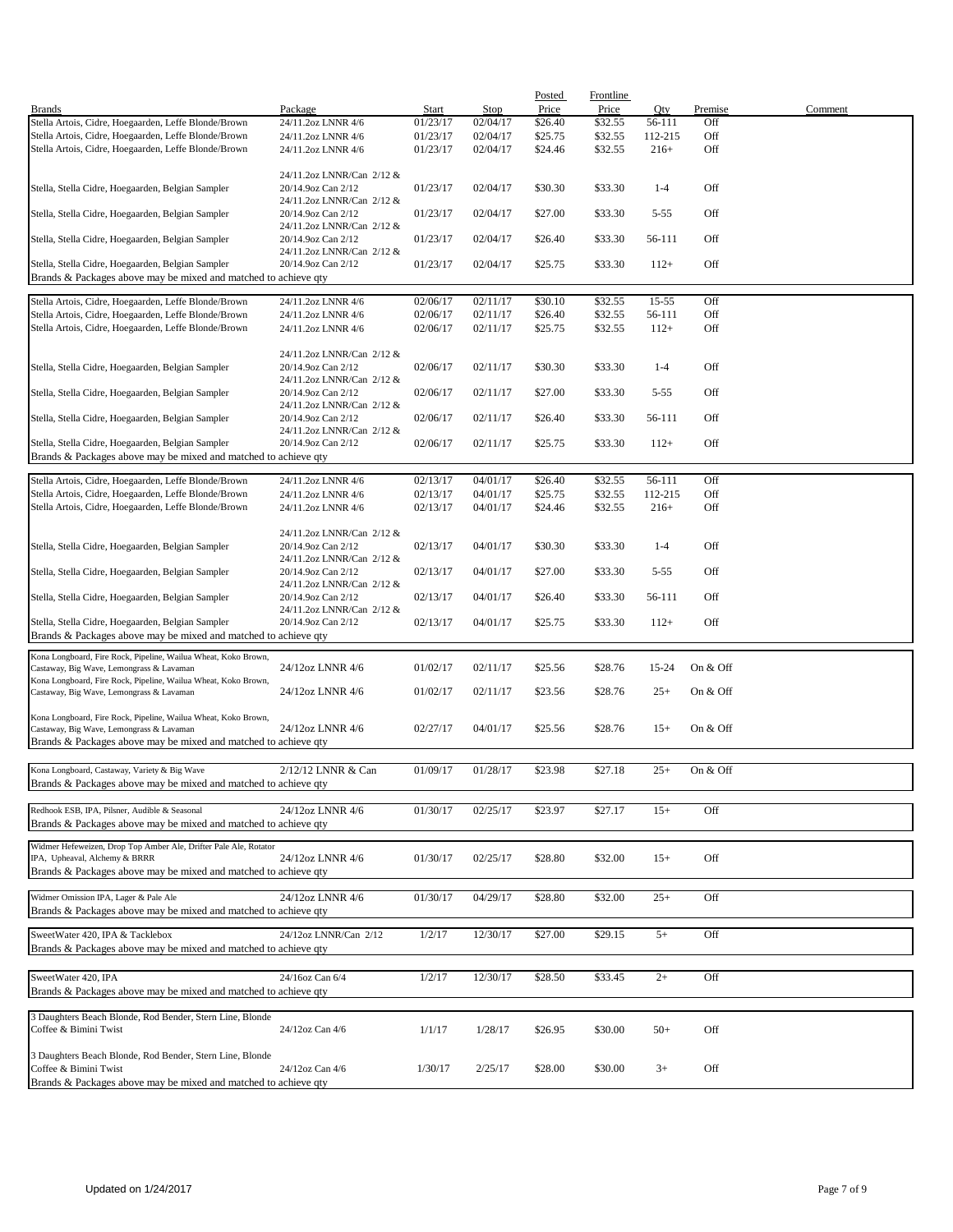|                                                                                                                                                                                                                                                                                                                                                                                                                                                                |                      |          |          | Posted  | Frontline |       |         |                         |
|----------------------------------------------------------------------------------------------------------------------------------------------------------------------------------------------------------------------------------------------------------------------------------------------------------------------------------------------------------------------------------------------------------------------------------------------------------------|----------------------|----------|----------|---------|-----------|-------|---------|-------------------------|
| <b>Brands</b>                                                                                                                                                                                                                                                                                                                                                                                                                                                  | Package              | Start    | Stop     | Price   | Price     | Oty   | Premise | Comment                 |
| Seagram's Variety                                                                                                                                                                                                                                                                                                                                                                                                                                              | 24/12oz Can/LNR 2/12 | 01/02/17 | 01/31/17 | \$18.00 | \$18.90   | $10+$ | Off     | <b>Stop Date Change</b> |
| Brands & Packages above may be mixed and matched to achieve qty                                                                                                                                                                                                                                                                                                                                                                                                |                      |          |          |         |           |       |         |                         |
| Seagram's Hard Soda (Lemon Lime & Orange)                                                                                                                                                                                                                                                                                                                                                                                                                      | 24/12oz LNNR 4/6     | 02/01/17 | 02/28/17 | \$15.25 | \$23.98   | $5+$  | Off     |                         |
| Brands & Packages above may be mixed and matched to achieve qty                                                                                                                                                                                                                                                                                                                                                                                                |                      |          |          |         |           |       |         |                         |
|                                                                                                                                                                                                                                                                                                                                                                                                                                                                |                      |          |          |         |           |       |         |                         |
| Seagrams Family (Wild Berries, Strawberry Daiquiri, Peach Fuzzy Navel,<br>Classic Lime Margarita, Calypso Colada, Black Cherry Fizz, Bahama Mama,<br>Jamaican Me Happy, Lime Melonade, Pink Punch, Sangria, Mango, Mimosa,<br>Raspberry Lemonade, Watermelon Splash, Blackberry Breezer, Kiwi<br>Strawberry, Aloha Tini, Apple Pomegranate, Orange Swirl & Pink Pineapple) 24/12oz LNNR 6/4<br>Brands & Packages above may be mixed and matched to achieve qty |                      | 01/02/17 | 12/31/17 | \$19.16 | \$23.94   | $10+$ | Off     | <b>Stop Date Change</b> |
| Magic Hat Family (#9, Dream Machine, Vinyl, Rye, Electric                                                                                                                                                                                                                                                                                                                                                                                                      |                      |          |          |         |           |       |         |                         |
| Peel, Circus Boy, Limited Rls, Seasonals)                                                                                                                                                                                                                                                                                                                                                                                                                      | 24/12oz LNNR 4/6     | 2/6/17   | 2/28/17  | \$30.30 | \$27.27   | $5+$  | Off     |                         |
|                                                                                                                                                                                                                                                                                                                                                                                                                                                                |                      |          |          |         |           |       |         |                         |
| Magic Hat Family (#9, Dream Machine, Vinyl, Rye, Electric                                                                                                                                                                                                                                                                                                                                                                                                      |                      |          |          |         |           |       |         | <b>New</b>              |
| Peel, Circus Boy, Limited Rls, Seasonals)                                                                                                                                                                                                                                                                                                                                                                                                                      | 24/12oz LNNR 4/6     | 5/1/17   | 6/30/17  | \$30.30 | \$27.27   | $5+$  | Off     |                         |
| Magic Hat Family (#9, Dream Machine, Vinyl, Rye, Electric                                                                                                                                                                                                                                                                                                                                                                                                      |                      |          |          |         |           |       |         |                         |
| Peel, Circus Boy, Limited Rls, Seasonals)                                                                                                                                                                                                                                                                                                                                                                                                                      | 24/12oz LNNR 4/6     | 9/1/17   | 10/31/17 | \$30.30 | \$27.27   | $5+$  | Off     |                         |
| Brands & Packages above may be mixed and matched to achieve qty                                                                                                                                                                                                                                                                                                                                                                                                |                      |          |          |         |           |       |         |                         |
|                                                                                                                                                                                                                                                                                                                                                                                                                                                                |                      |          |          |         |           |       |         |                         |
| Magic Hat Family (#9, Variety Packs & Seasonals)                                                                                                                                                                                                                                                                                                                                                                                                               | 24/12oz LNNR 2/12    | 3/1/17   | 4/30/17  | \$27.10 | \$24.15   | $5+$  | Off     |                         |
|                                                                                                                                                                                                                                                                                                                                                                                                                                                                |                      |          |          |         |           |       |         |                         |
| Magic Hat Family (#9, Variety Packs & Seasonals)                                                                                                                                                                                                                                                                                                                                                                                                               | 24/12oz LNNR 4/6     | 7/1/17   | 8/31/17  | \$27.10 | \$24.15   | $5+$  | Off     | <b>New</b>              |
| Magic Hat Family (#9, Variety Packs & Seasonals)                                                                                                                                                                                                                                                                                                                                                                                                               | 24/12oz LNNR 4/6     | 12/1/17  | 12/31/17 | \$27.10 | \$24.15   | $5+$  | Off     |                         |
| Brands & Packages above may be mixed and matched to achieve qty                                                                                                                                                                                                                                                                                                                                                                                                |                      |          |          |         |           |       |         |                         |
|                                                                                                                                                                                                                                                                                                                                                                                                                                                                |                      |          |          |         |           |       |         |                         |
| Big Storm Arcus IPA, Helicity & Wavemaker                                                                                                                                                                                                                                                                                                                                                                                                                      | 4/6/12oz CAN         | 1/2/17   | 1/28/17  | \$28.00 | \$30.30   | $15+$ | Off     |                         |
|                                                                                                                                                                                                                                                                                                                                                                                                                                                                |                      |          |          |         |           |       |         |                         |
| Big Storm Arcus IPA, Helicity & Wavemaker                                                                                                                                                                                                                                                                                                                                                                                                                      | $4/6/12$ oz CAN      | 2/20/17  | 3/25/17  | \$28.00 | \$30.30   | $15+$ | Off     |                         |
|                                                                                                                                                                                                                                                                                                                                                                                                                                                                |                      |          |          |         |           |       |         |                         |
| Big Storm Arcus IPA, Helicity & Wavemaker                                                                                                                                                                                                                                                                                                                                                                                                                      | $4/6/12$ oz CAN      | 4/17/17  | 5/13/17  | \$28.00 | \$30.30   | $15+$ | Off     |                         |
| Big Storm Arcus IPA, Helicity & Wavemaker                                                                                                                                                                                                                                                                                                                                                                                                                      | $4/6/12$ oz CAN      | 6/5/17   | 6/24/17  | \$28.00 | \$30.30   | $15+$ | Off     |                         |
|                                                                                                                                                                                                                                                                                                                                                                                                                                                                |                      |          |          |         |           |       |         |                         |
| Big Storm Arcus IPA, Helicity & Wavemaker                                                                                                                                                                                                                                                                                                                                                                                                                      | 4/6/12oz CAN         | 7/17/17  | 8/19/17  | \$28.00 | \$30.30   | $15+$ | Off     |                         |
|                                                                                                                                                                                                                                                                                                                                                                                                                                                                |                      |          |          |         |           |       |         |                         |
| Big Storm Arcus IPA, Helicity & Wavemaker                                                                                                                                                                                                                                                                                                                                                                                                                      | $4/6/12$ oz CAN      | 9/11/17  | 10/14/17 | \$28.00 | \$30.30   | $15+$ | Off     |                         |
|                                                                                                                                                                                                                                                                                                                                                                                                                                                                |                      |          |          |         |           |       |         |                         |
| Big Storm Arcus IPA, Helicity & Wavemaker                                                                                                                                                                                                                                                                                                                                                                                                                      | $4/6/12$ oz CAN      | 11/6/17  | 12/9/17  | \$28.00 | \$30.30   | $15+$ | Off     |                         |
| Brands & Packages above may be mixed and matched to achieve qty                                                                                                                                                                                                                                                                                                                                                                                                |                      |          |          |         |           |       |         |                         |
| Big Storm Dunder & Blixem                                                                                                                                                                                                                                                                                                                                                                                                                                      | $6/4/16$ oz CAN      | 10/30/17 | 12/30/17 | \$40.95 | \$44.95   | $3+$  | Off     |                         |
|                                                                                                                                                                                                                                                                                                                                                                                                                                                                |                      |          |          |         |           |       |         |                         |
| Woodchuck Amber                                                                                                                                                                                                                                                                                                                                                                                                                                                | 12/22oz NR           | 2/1/16   | 3/31/17  | \$32.92 | \$35.43   | $3+$  | Off     |                         |
|                                                                                                                                                                                                                                                                                                                                                                                                                                                                |                      |          |          |         |           |       |         |                         |